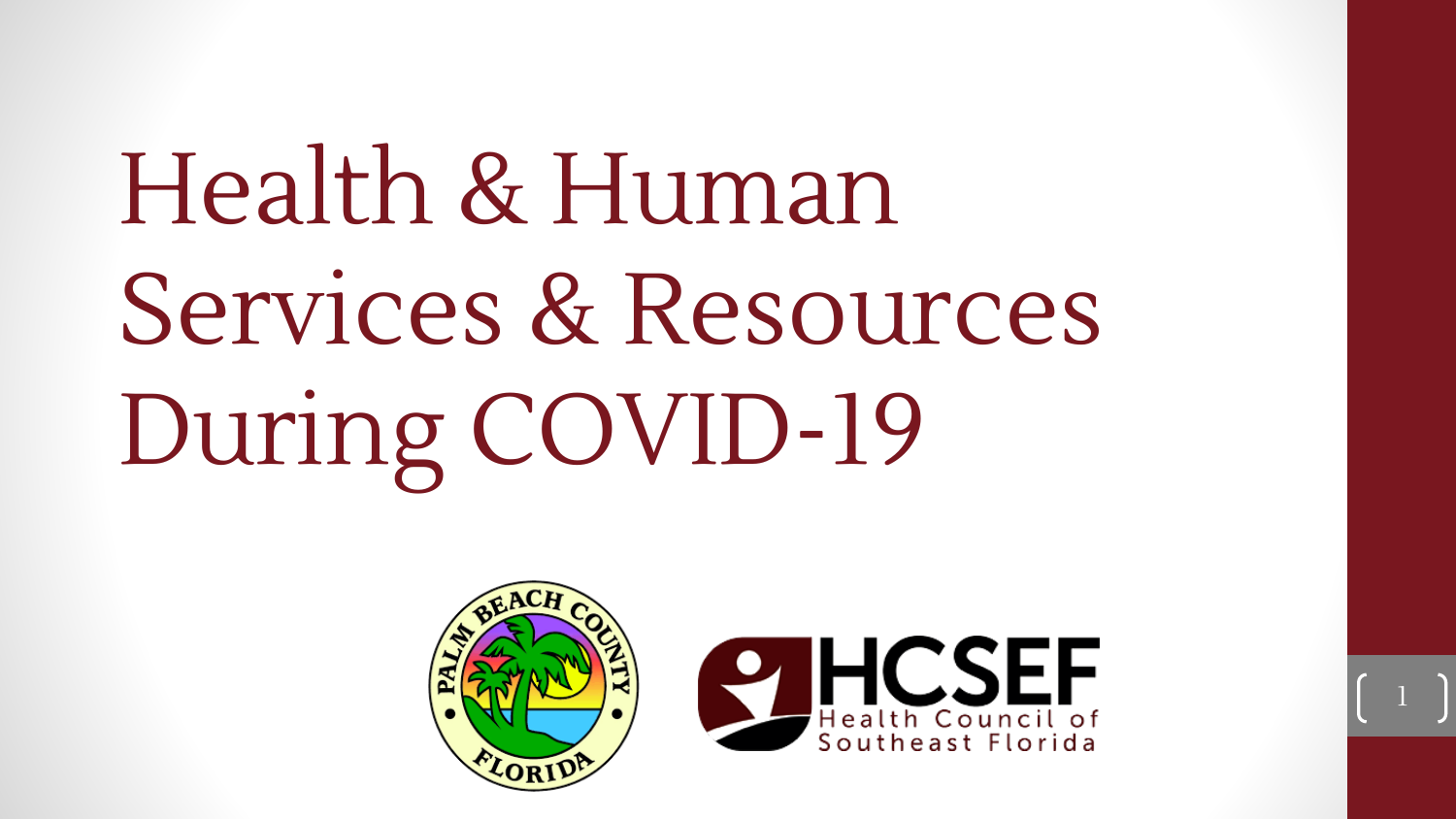## Learning Objectives

- Participants will understand the the basic principles of utilizing a strengths-based approach to assist Palm Beach County residents affected by COVID-19
- Participants will be able to identify resources for consumers on an individual, organizational, and community level to mitigate the effects of COVID-19
- Participants will learn about additional resources available from various community organizations.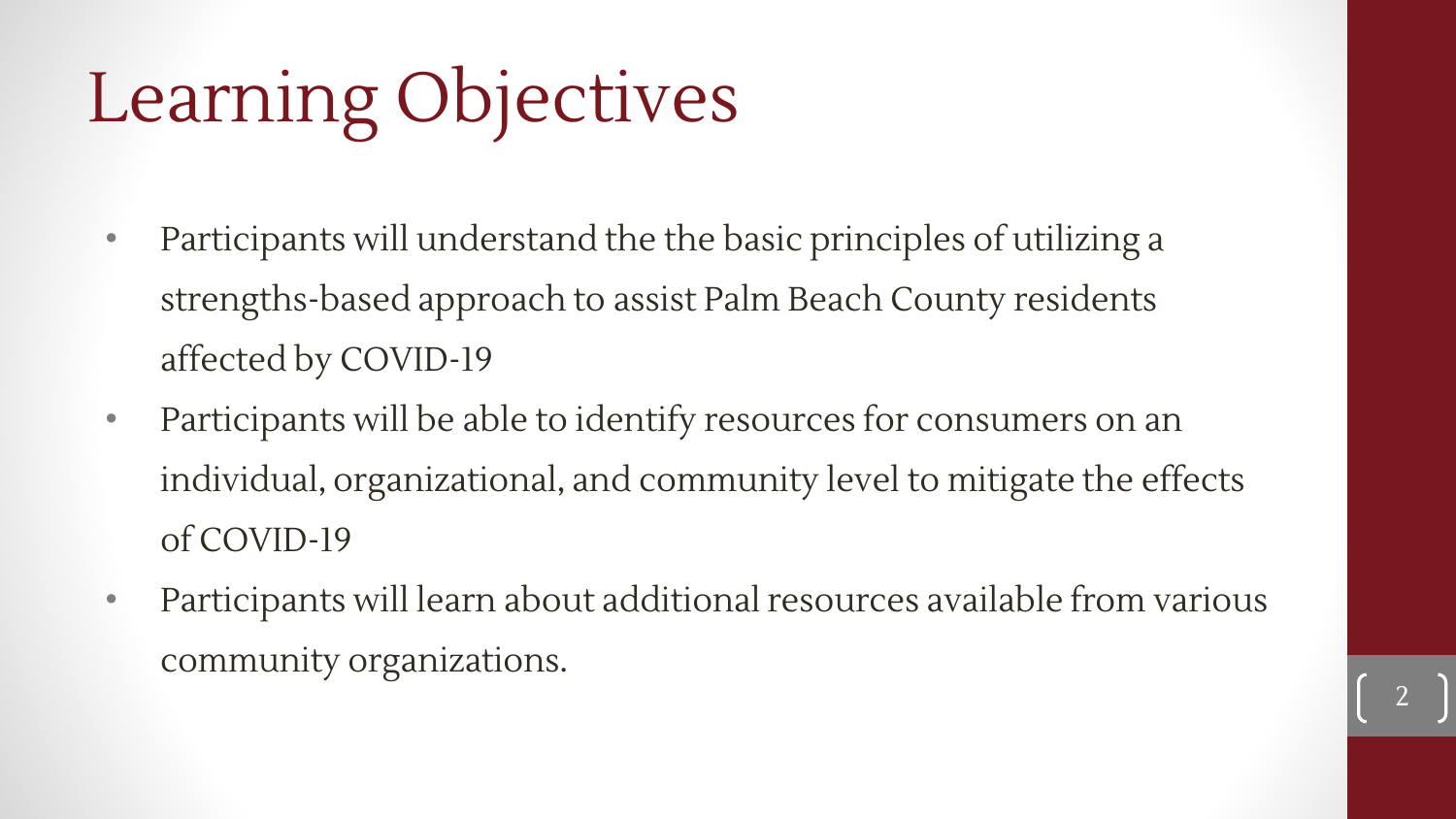## Teaching a CHW How to 'Fish'

- Focus on current strengths (client & community)
- Where to find resources
- Where to provide health education & outreach

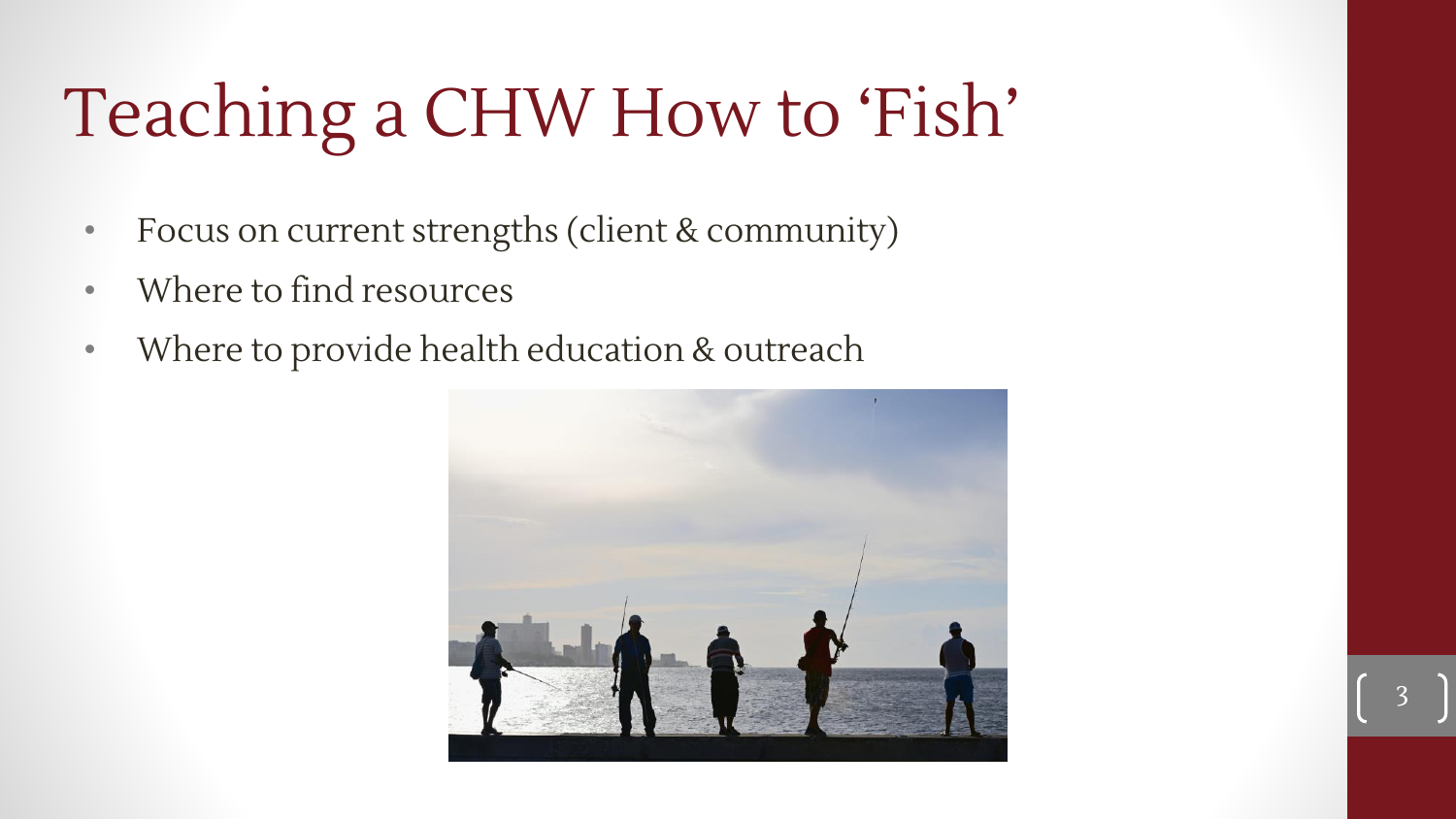## Strengths-based Approach

- Client-led and client-centered
- Builds the clients on their strengths, specifically seeing them as resourceful and resilient when they are in adverse conditions
- Change happens using positivity and affecting each person and how they handle their own:
	- Attitudes about their dignity
	- **Capacities**
	- Rights
	- Quirks
	- And similarities

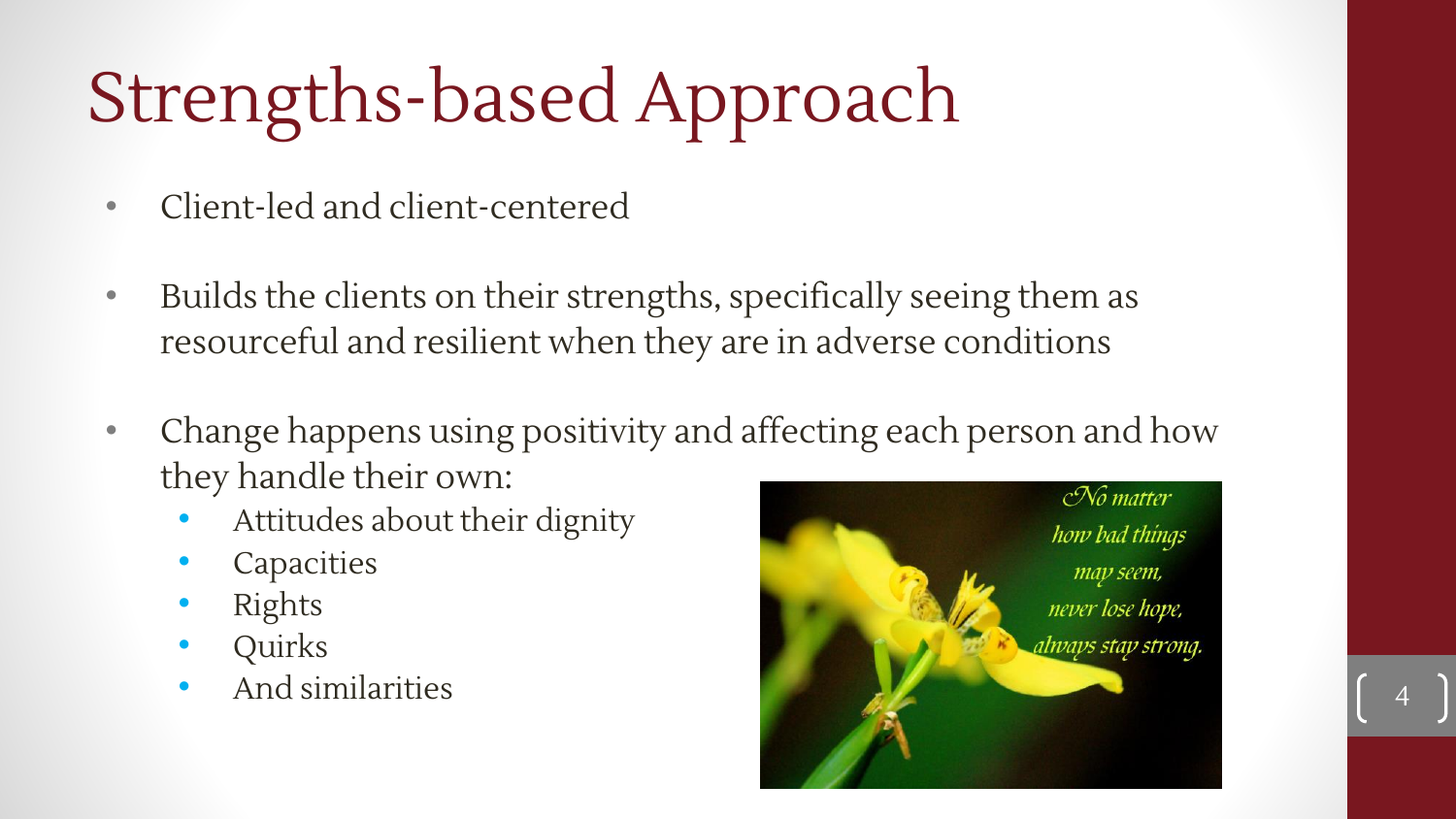## Standards of Strengths-Based Approach

Goal orientation: It is crucial and vital for the person to set goals.

Strengths assessment: The person finds, and assesses their strengths and inherent resources.

Resources from the environment: Connect resources in the person's environment that can be useful or enable the person to create links to these resources. The resources could be individuals, associations, institutions, or groups.

The relationship is hope-inducing: By finding strengths and linking to connections (with other people, communities, or culture).

Meaningful choice: Each person is an expert on their strengths, resources, and hopes. It is the practitioner's duty to improve upon choices the person makes and encourage making informed decisions.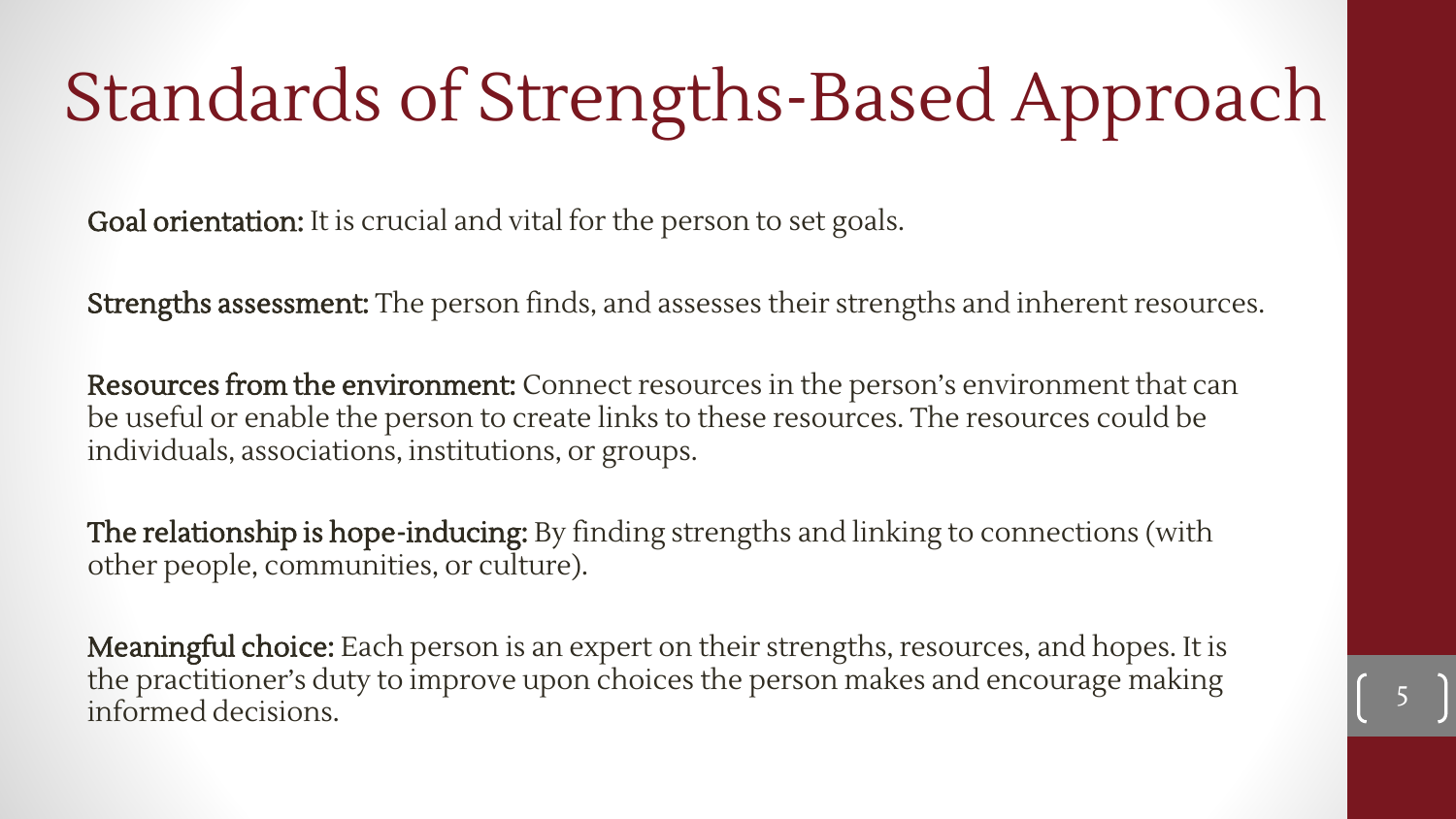## Principles of Strengths-Based Approach

- 1. Everyone possesses a uniqueness that helps him or her evolve and move along his or her journey. These unique characteristics can be either
	- Potential
	- Strengths
	- Capabilities
- 2. What receives attention or focus becomes what we (or the client) strive(s) for and eventually becomes a reality.
- 3. Be careful with your words and language. Our language creates our (and our client's) reality.
- 4. Accept change, life and our world are ever-evolving; don't resist.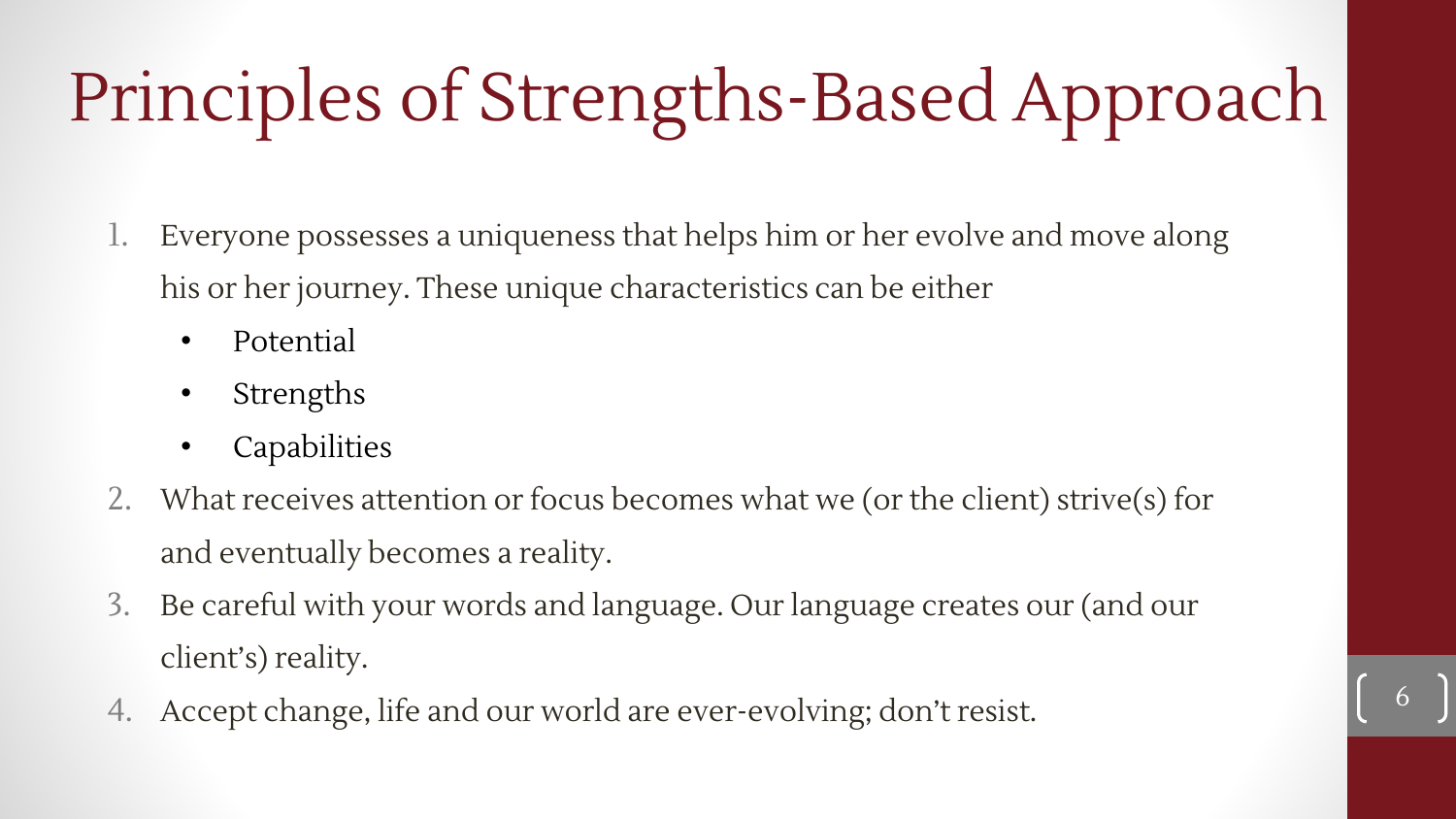## Principles of Strengths-Based Approach

- 1. Support others as authentically as you can. You will see that your relationships are deeper and more meaningful.
- 2. The person or client is the story-teller of their own story.
- 3. Build upon what you know and experience to dream of the future.
- 4. Capacity building has multiple facets and organization. Be flexible.
- 5. Be collaborative. Be adaptive and value differences.

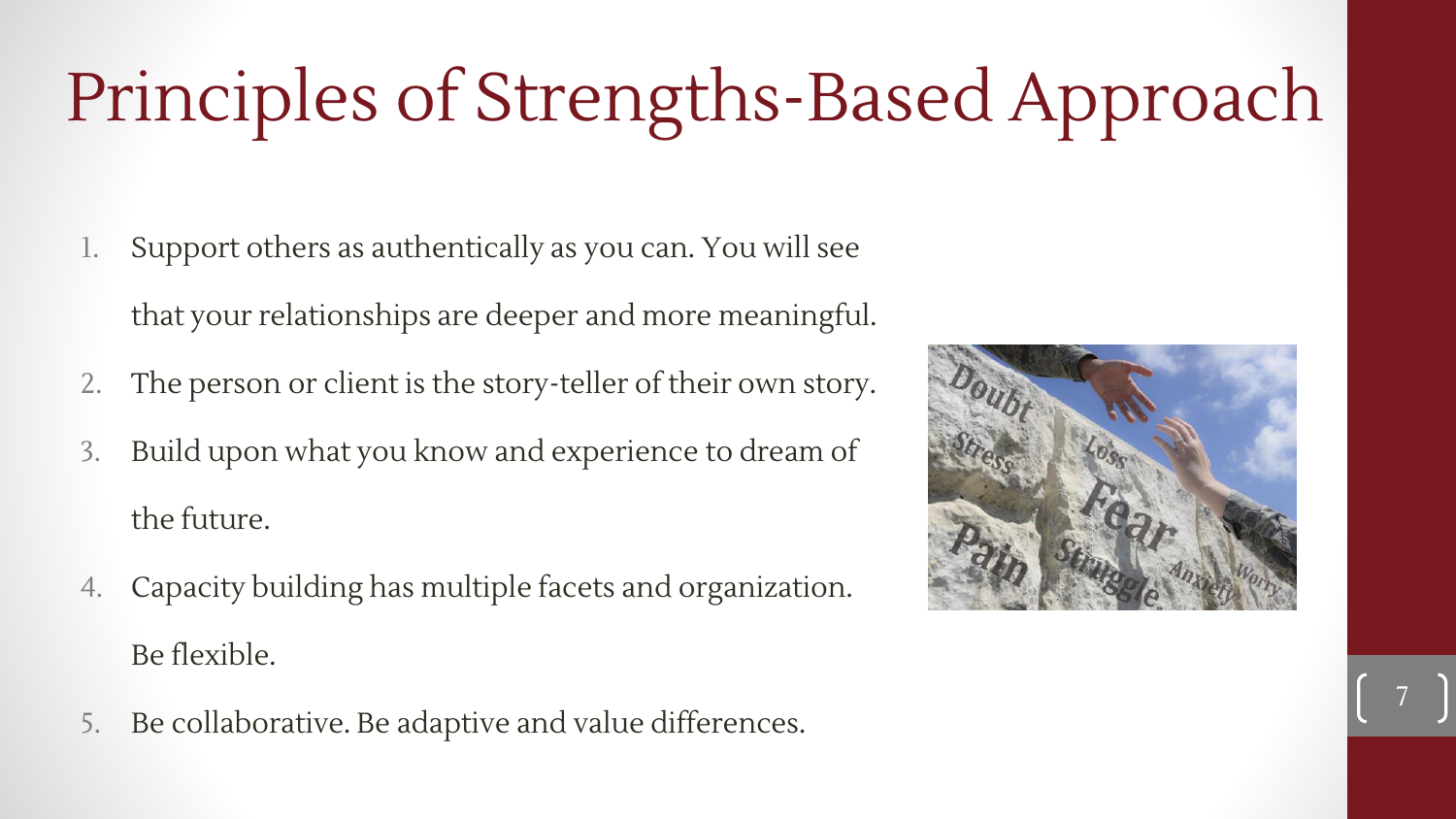### Practice Self-Awareness

- Listen *effectively* to understand the client's strengths and supports
- Your thoughts shape your actions; your actions shape you and how you communicate and are perceived by others
- Be authentic

I'm *dealing* with this client...

vs.

I'm *working* with this client...

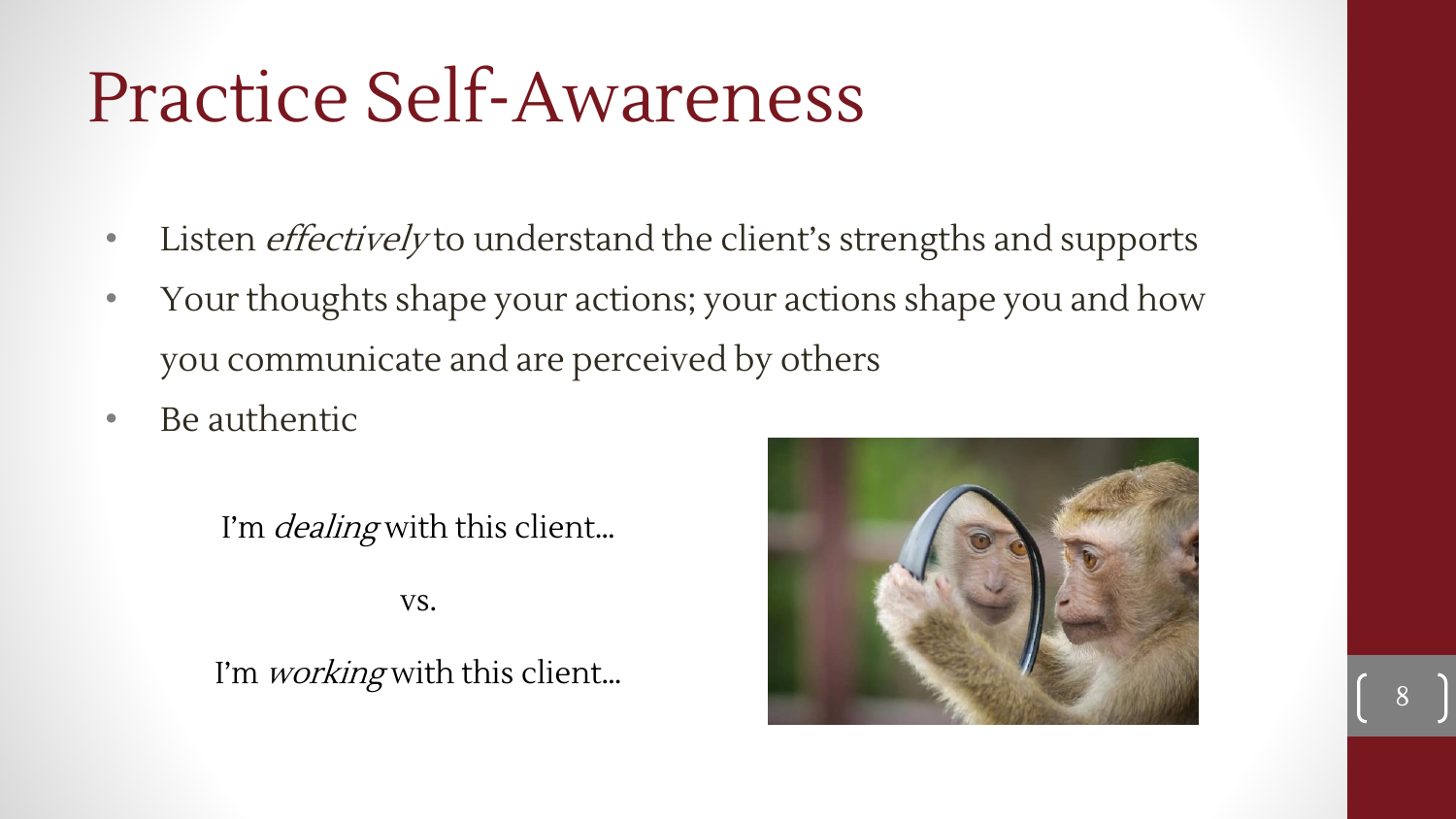## Socio-Ecological Model



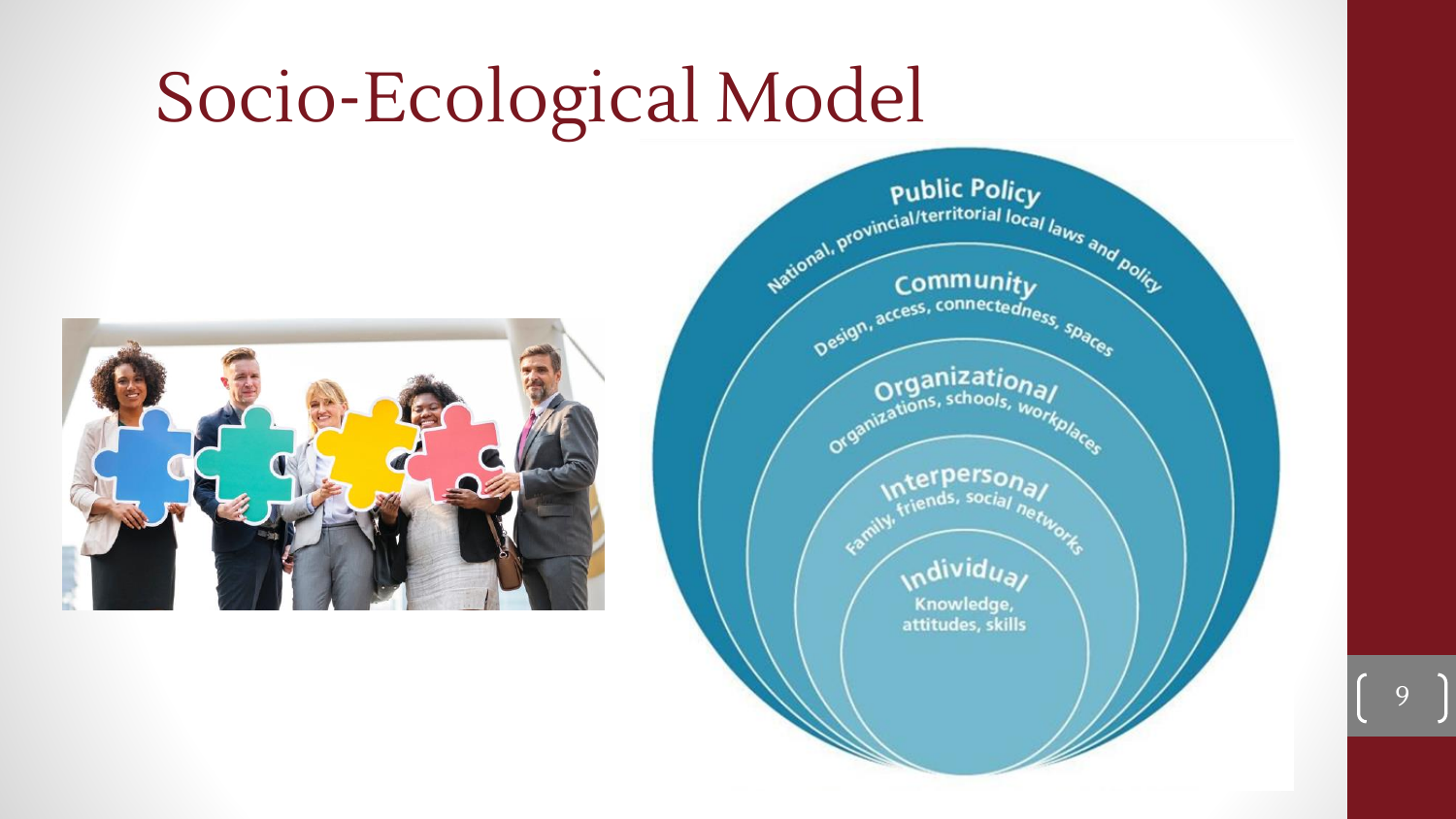## Individual

- What experiences do they have?
- What education/training do they have?
- Who are they connected to?
- What are their passions?

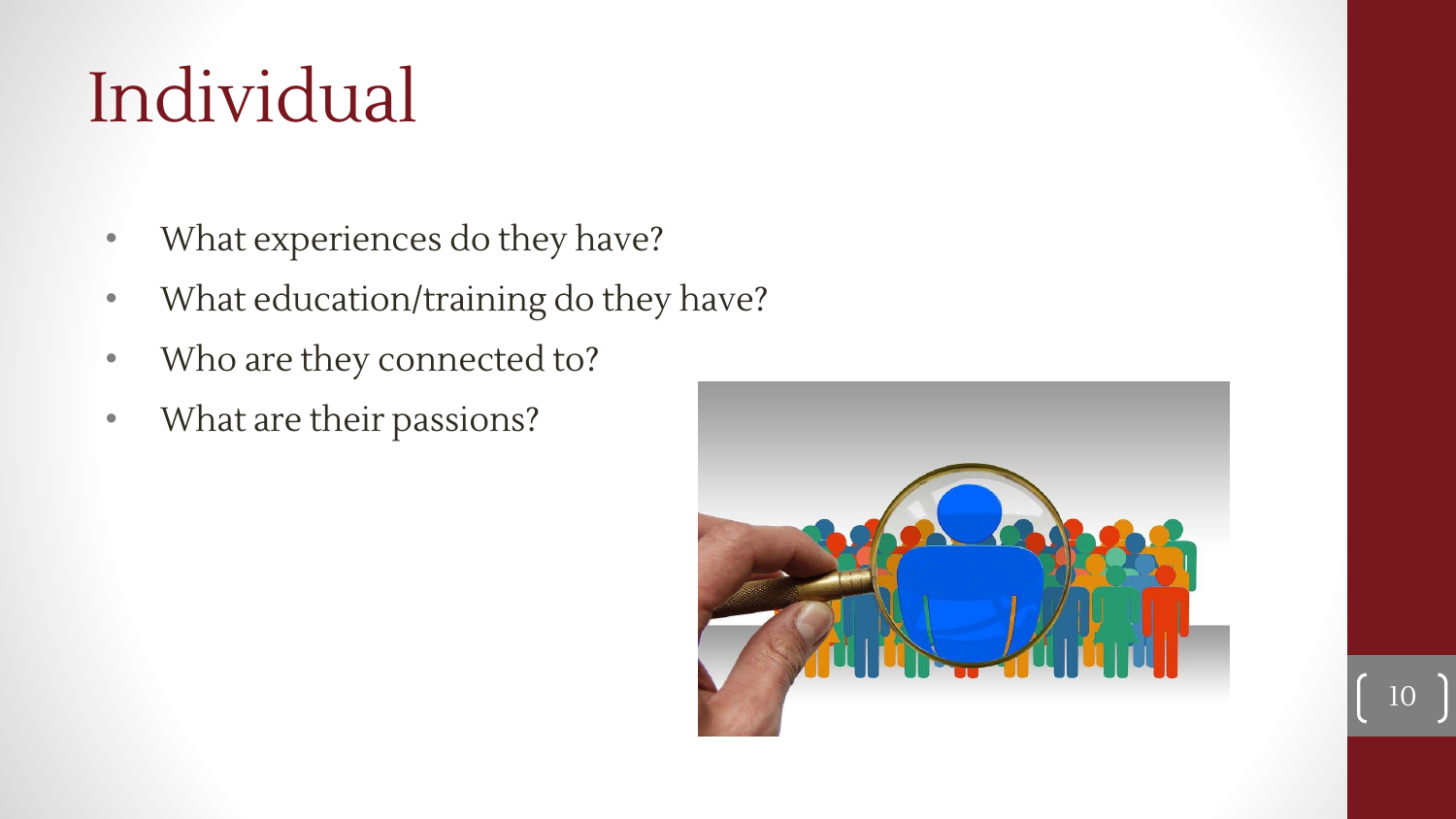## Interpersonal

- Friends
- Family
- Neighbors
- Community 'Champions'
- Community workers (public servants)
- Colleagues
- Community Clubs (HOA, etc.)
- Community Organizations (Faith-based, Sororities)

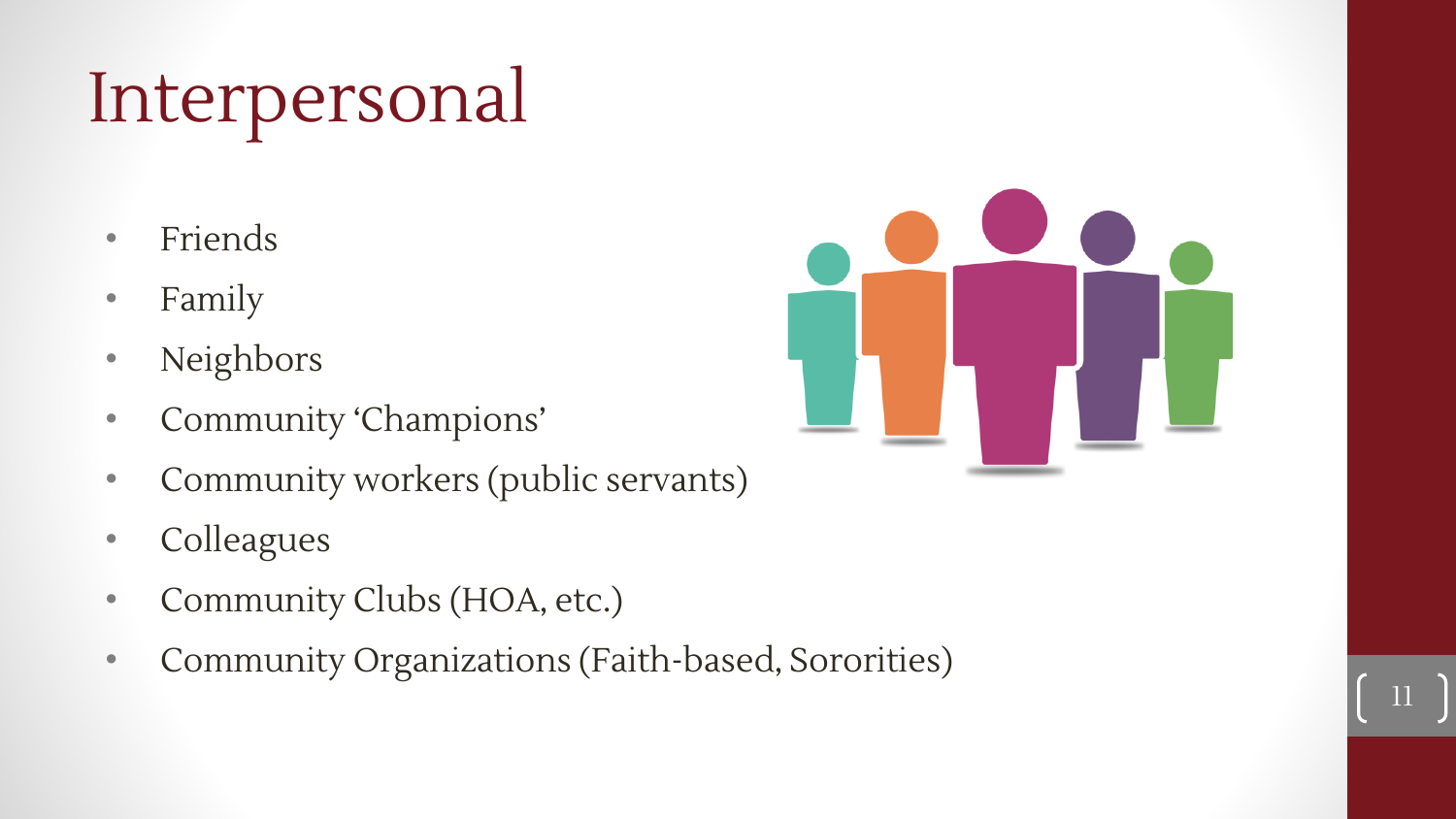## Faith-based Organizations

- Leadership team vs. Outreach or Health Ministry team
- Consider demographics of congregation
- What are their needs (i.e. resources for you to share)?
- What does their current schedule and outreach look like?
- Do they provide services for the community for you to know about, e.g.
	- Rental assistance
	- Food pantry/meal delivery
	- Other
- Share resources with them; many times specific toolboxes for FBOs
- Call to action: help share education and information
	- During worship, via communication channels, host outreach, etc.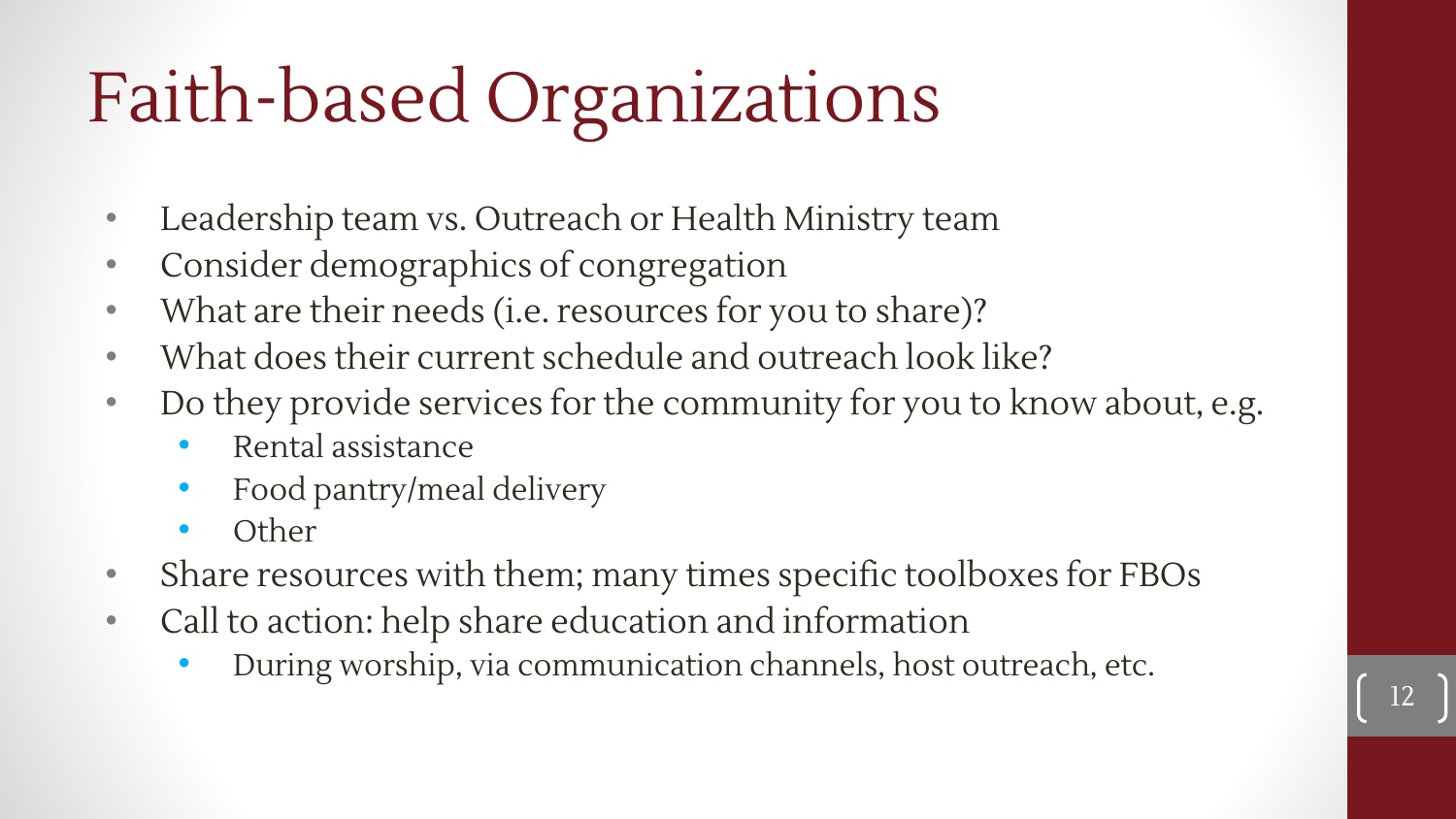## Organizational

- School affiliation
	- High school
	- Vocational
	- College
- Elk's Club, Kiwanis, Rotary, Lion's Club
- Workplace
	- Employee Assistance Programs (EAP)
	- Worksite Wellness Programs

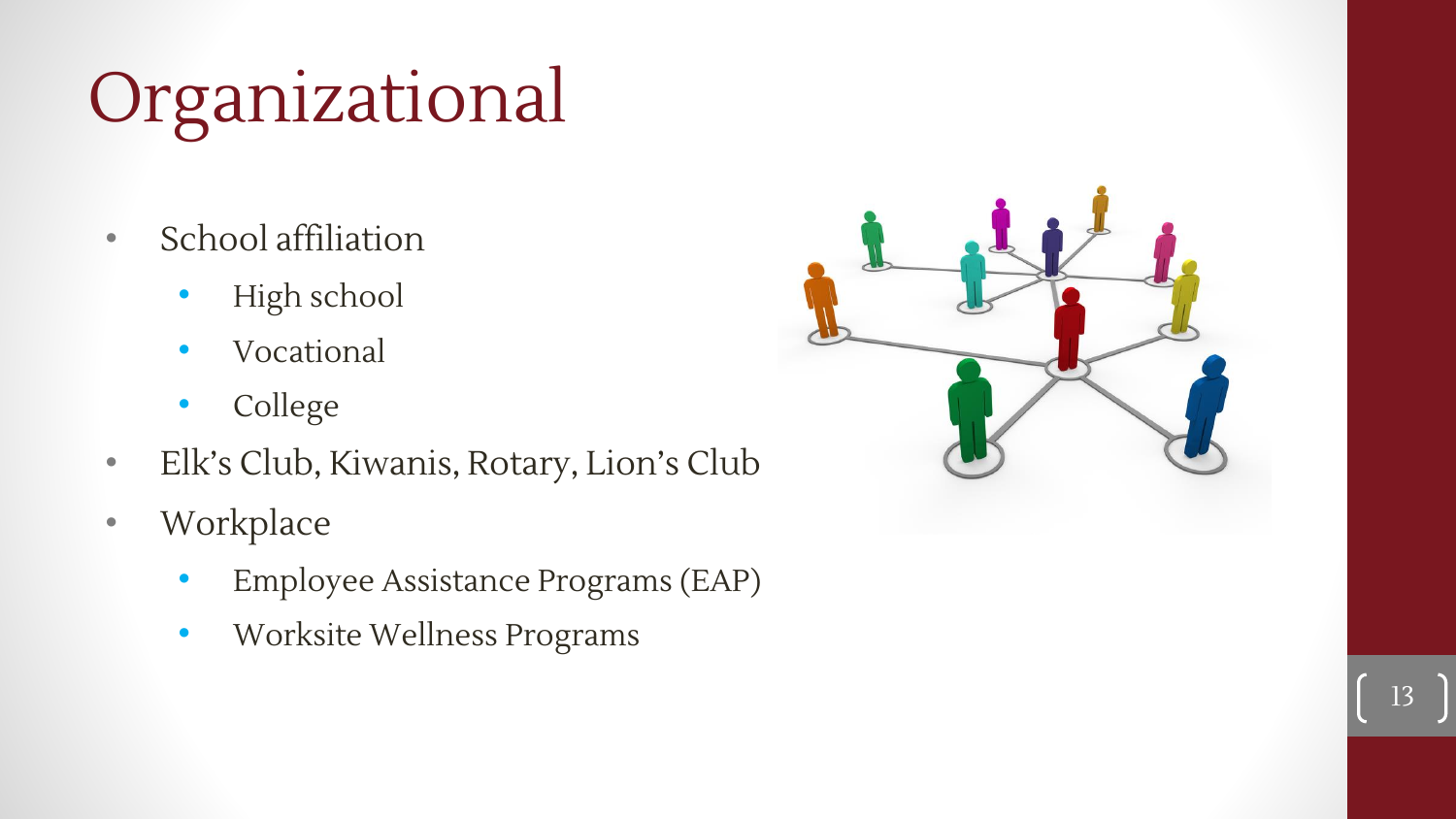## Community

- Housing Authorities, HOAs, etc.
- Libraries
- Transportation (public, private, not-for-profit)
- Community Centers (consider age groups)
	- Boys & Girl, YMCA, Senior Centers
- Parks, Trails, Outdoor activities
- Non-profits
- Food banks
- Barbershops, nail/hair salons
- Regularly scheduled community events (distribution sites, etc.)

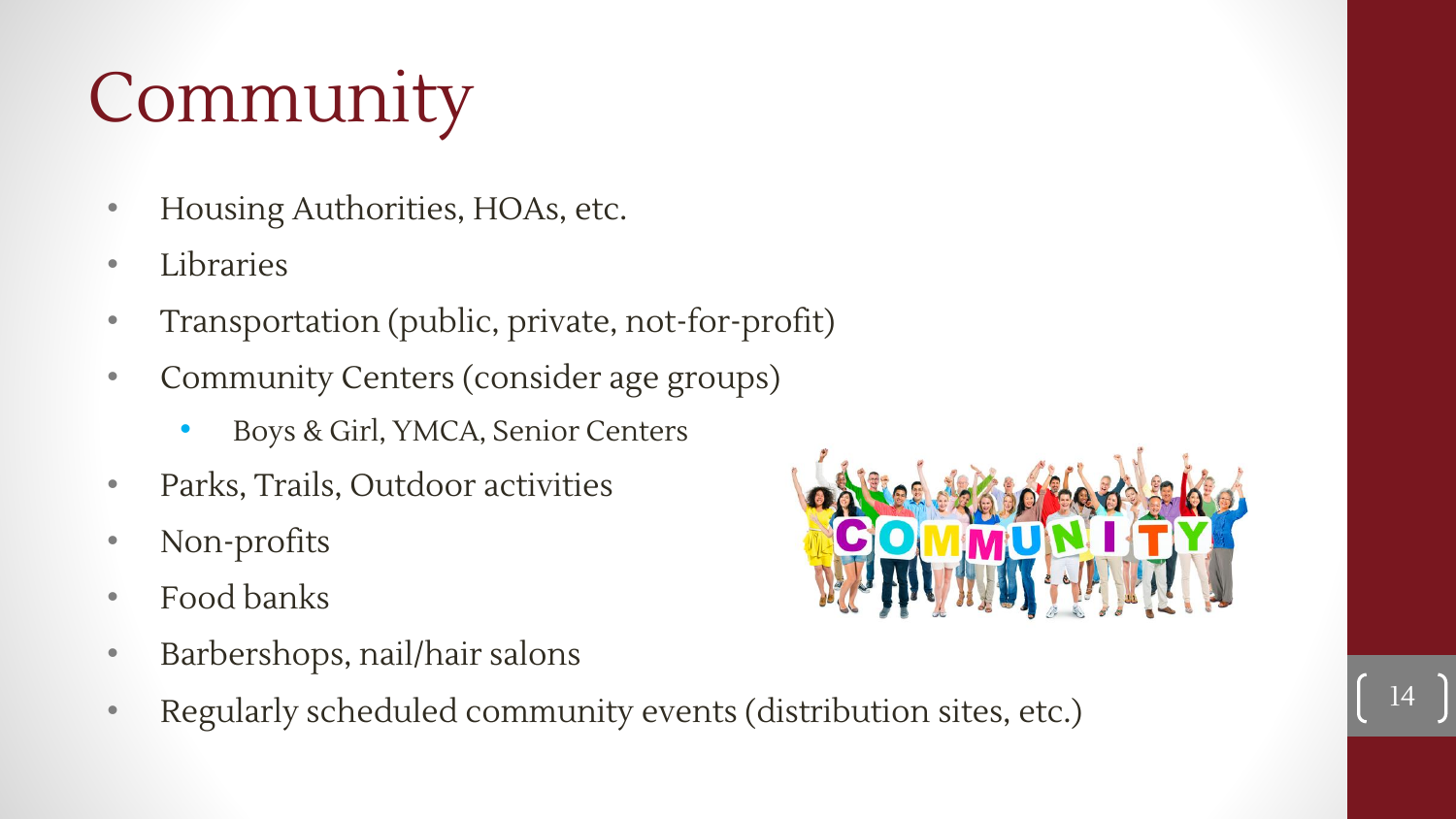## Community Groups

- Ministerial Associations
- Chamber of Commerce (usually by city)
- 'Healthier' Neighborhoods
	- Jupiter, Riviera, Delray, Lake Worth, Boynton Beach, Glades
- P.A.T.C.H. (for Western Palm Beach)
- InterAgency Network of PBC
- Birth to 22
- BRIDGES
- School District Wellness Promotion Task Force

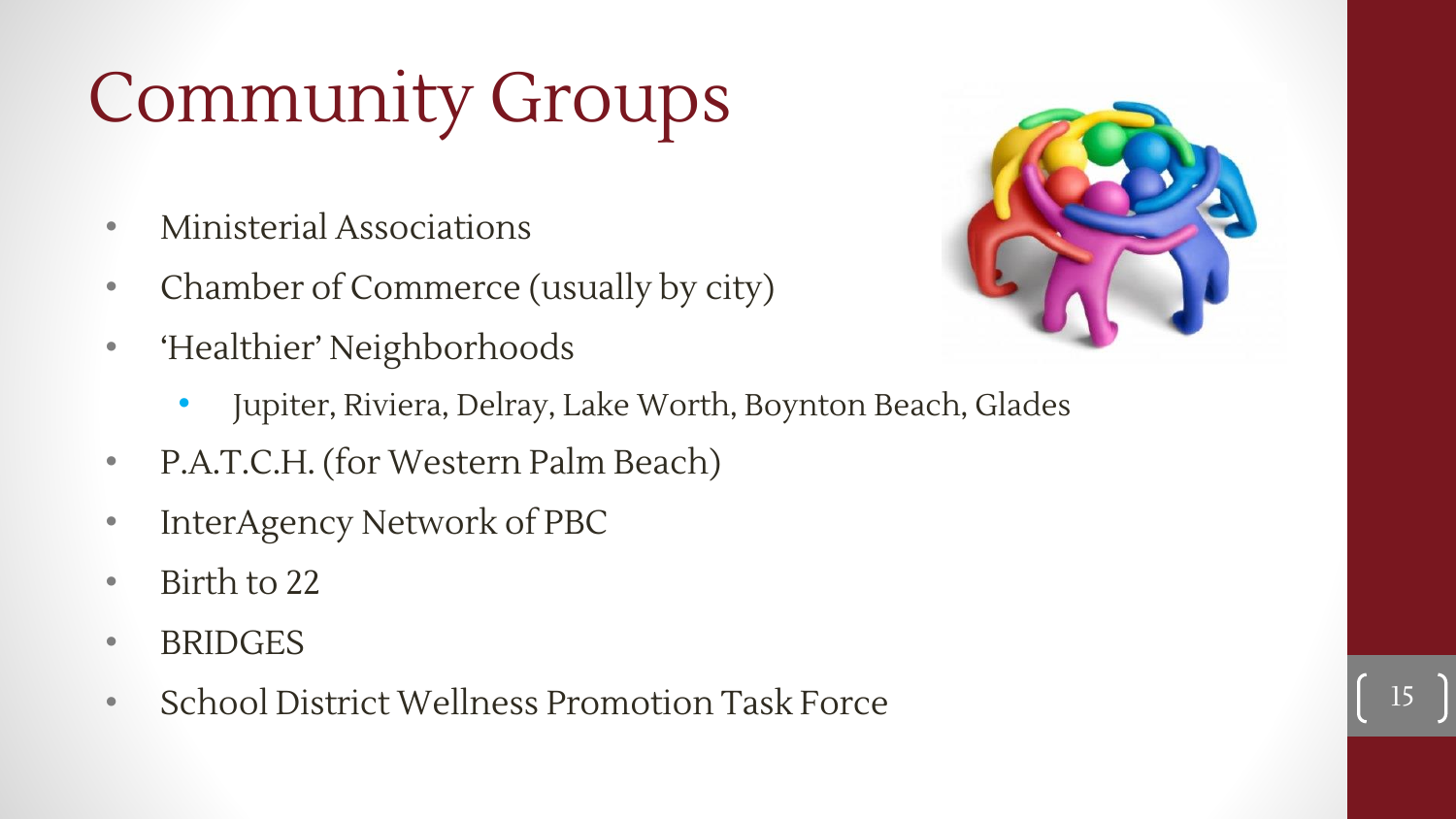#### Systems Partners

- Sharing insights, findings, observations with you organization and other CHWs in the region to share with partners
	- Emerging needs
	- Challenges/barriers
	- Success stories
	- Adjust as needed

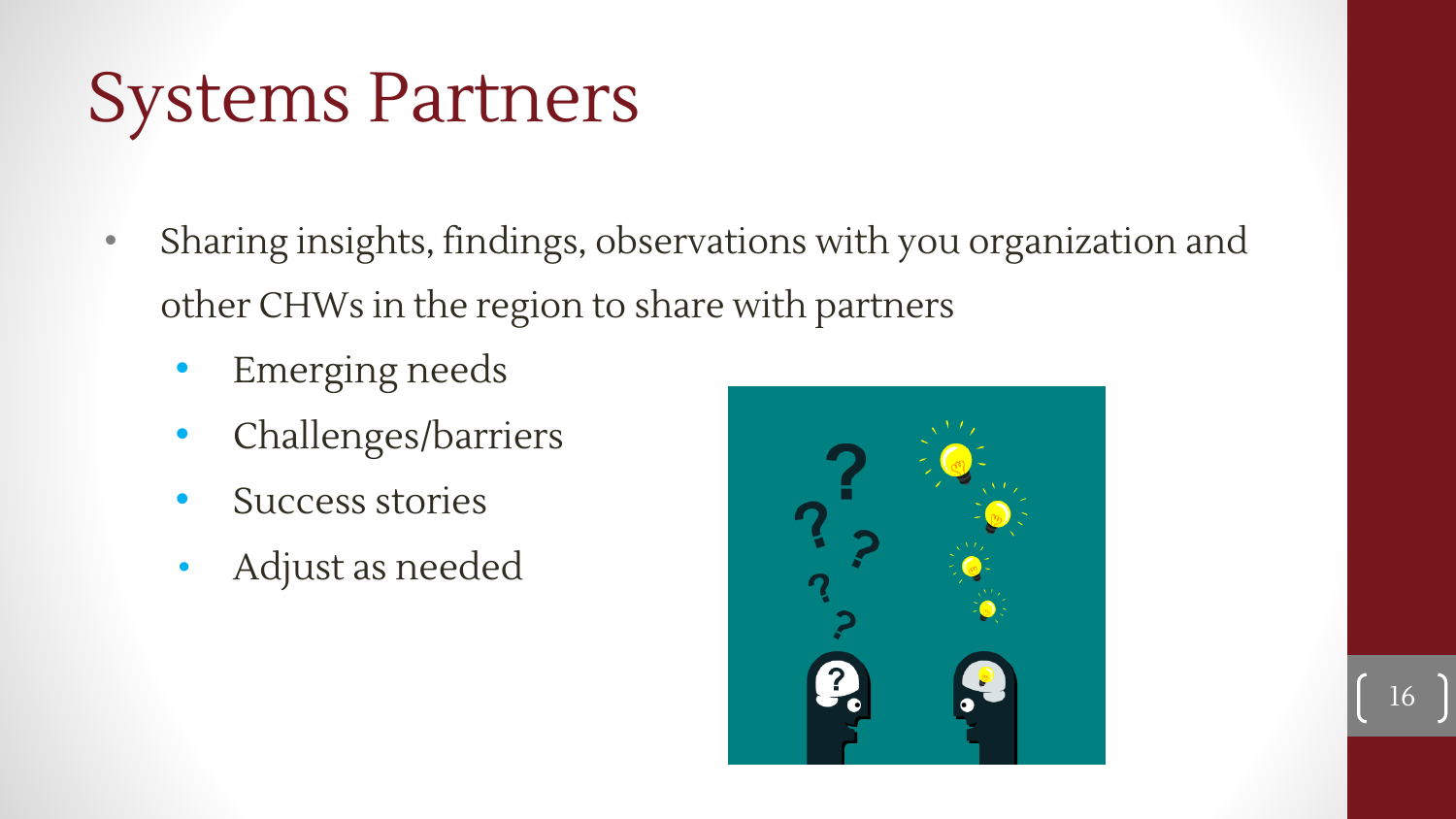## Local & Regional Resources

| Durable Medical Equipment (DME)                                     | <b>Ex. Clinics Can Help</b>                                                                                           |
|---------------------------------------------------------------------|-----------------------------------------------------------------------------------------------------------------------|
| Assistance with out-of-pocket medical costs                         | <b>Ex. PAN Foundation</b>                                                                                             |
| Health care and support services for individuals<br>living with HIV | <b>Ryan White Program &amp; Partners</b>                                                                              |
| Health Insurance enrollment assistance                              | Marketplace, Health Insurance Navigators<br><b>Florida KidCare, local partners</b><br><b>Medicaid, local partners</b> |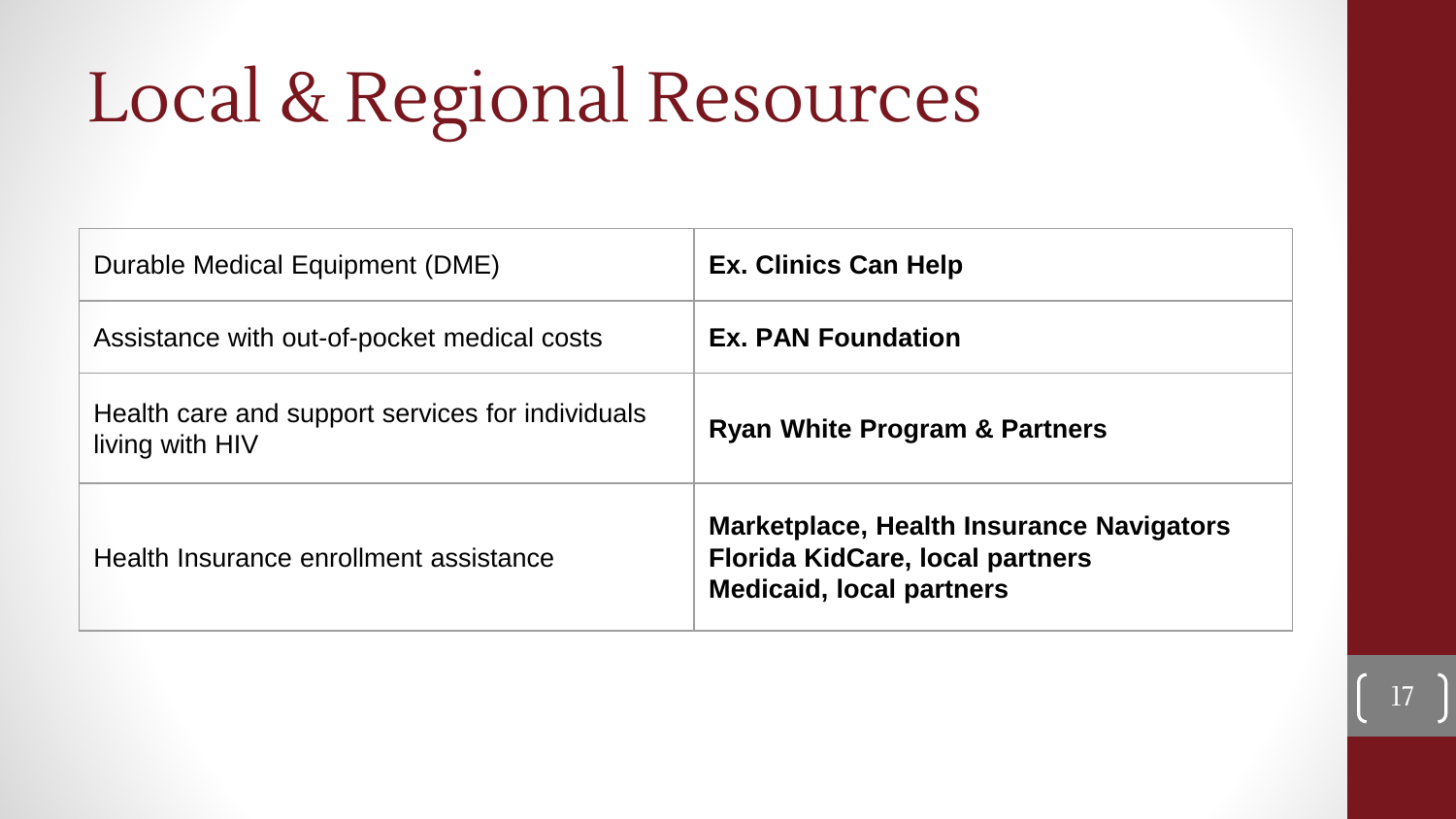## Medical Safety Nets

- Non-profit hospitals
- Federally Qualified Health Centers
	- C.L. Brumback Primary Clinics
	- Florida Community Health Centers, Inc.
	- FoundCare, Inc.
	- Genesis Community Health
- Free and Charitable clinics [\(www.fafcc.org\)](http://www.fafcc.org)
	- Caridad Center
	- Community Health Center of West Palm Beach
	- Mission Clinic of Palm Springs
	- MyClinic Jupiter
	- Palm Beach County Project Access Specialty Network

(Palm Beach Medical Society)

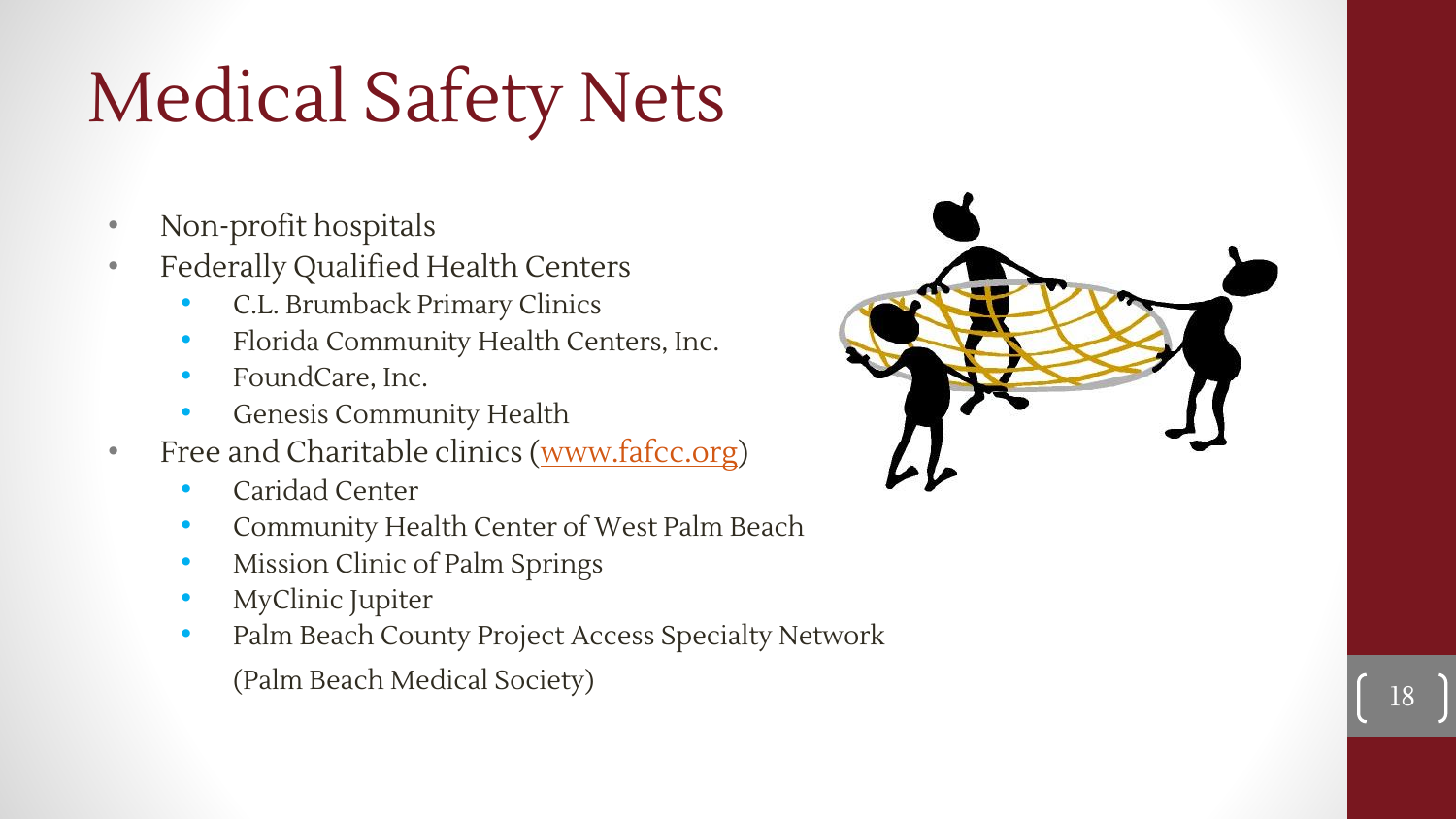### 2-1-1 Palm Beach/Treasure Coast

#### Patrice Schroeder

Community Relations Specialist (561) 383-1149

2-1-1 HelpLine (561) 383-1112 Text your ZIP code to 898211 [help@211pbtc.org](mailto:help@211pbtc.org) Online chat also available [www.211palmbeach.org](http://www.211palmbeach.org)



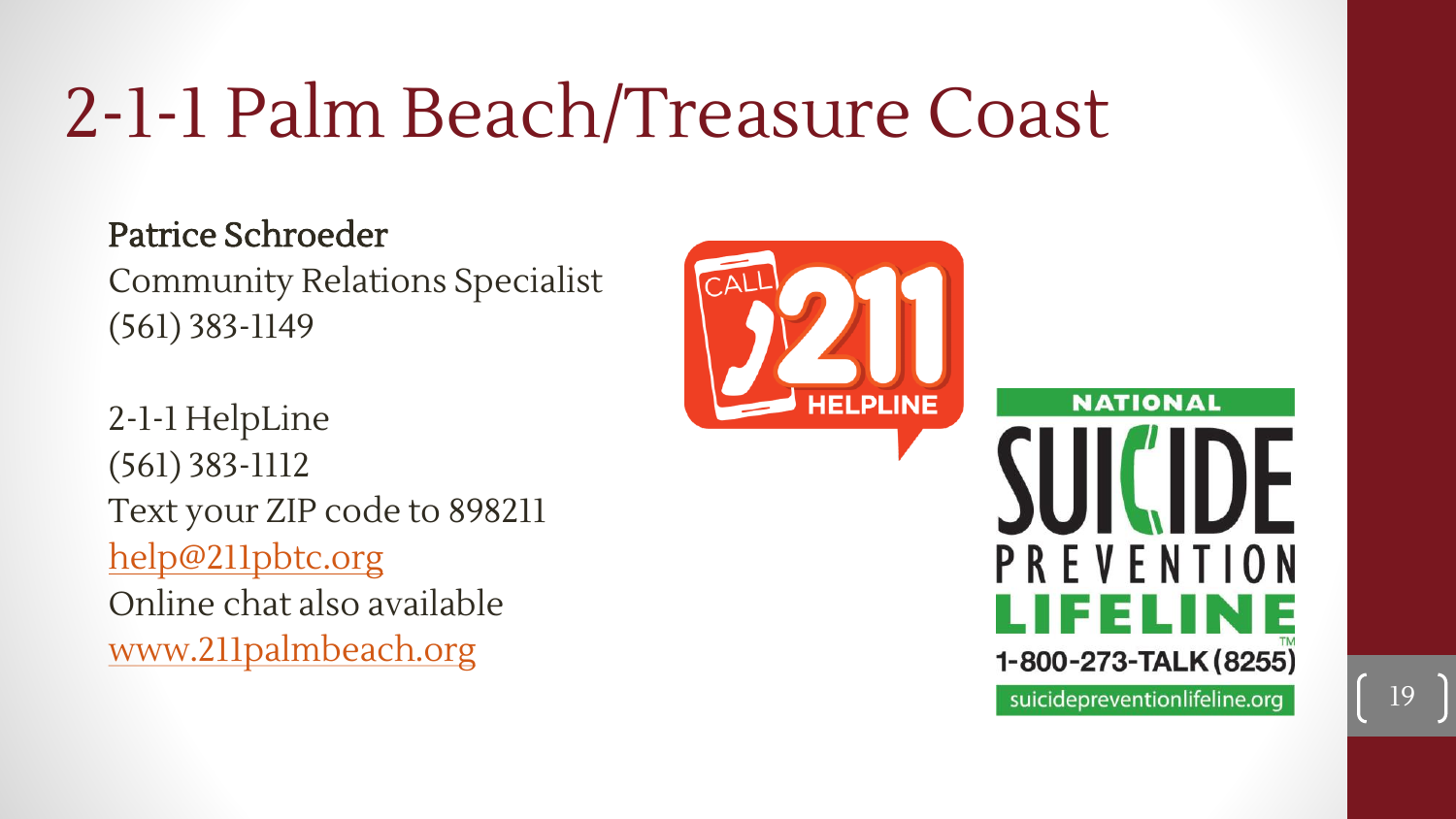Area Agency on Aging

Kim Clawson Director, Helpline

4400 N. Congress Ave. West Palm Beach, FL 33401 (561) 684-5885 HELPLINE 866-684-5885 [www.youradrc.org](http://www.youradrc.org/)

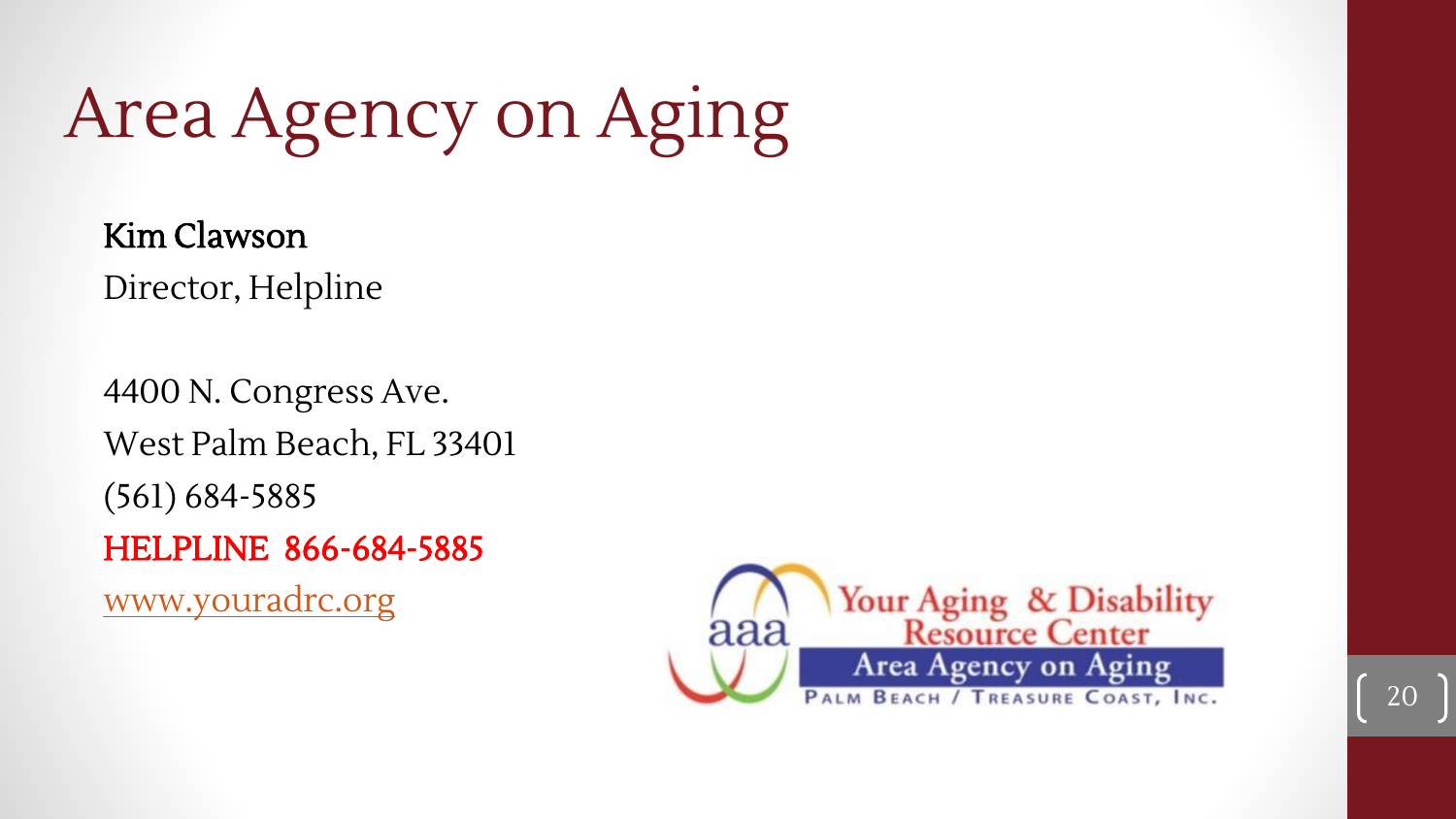## **AREA AGENCY ON AGING: WHO ARE WE AND WHAT DO WE DO?**

**Area Agency on Aging Palm Beach / Treasure Coast** 4400 N. Congress Ave. West Palm Beach, FL 33401 (561) 684-5885 **HELPLINE 866-684-5885** [www.youradrc.org](http://www.youradrc.org/)

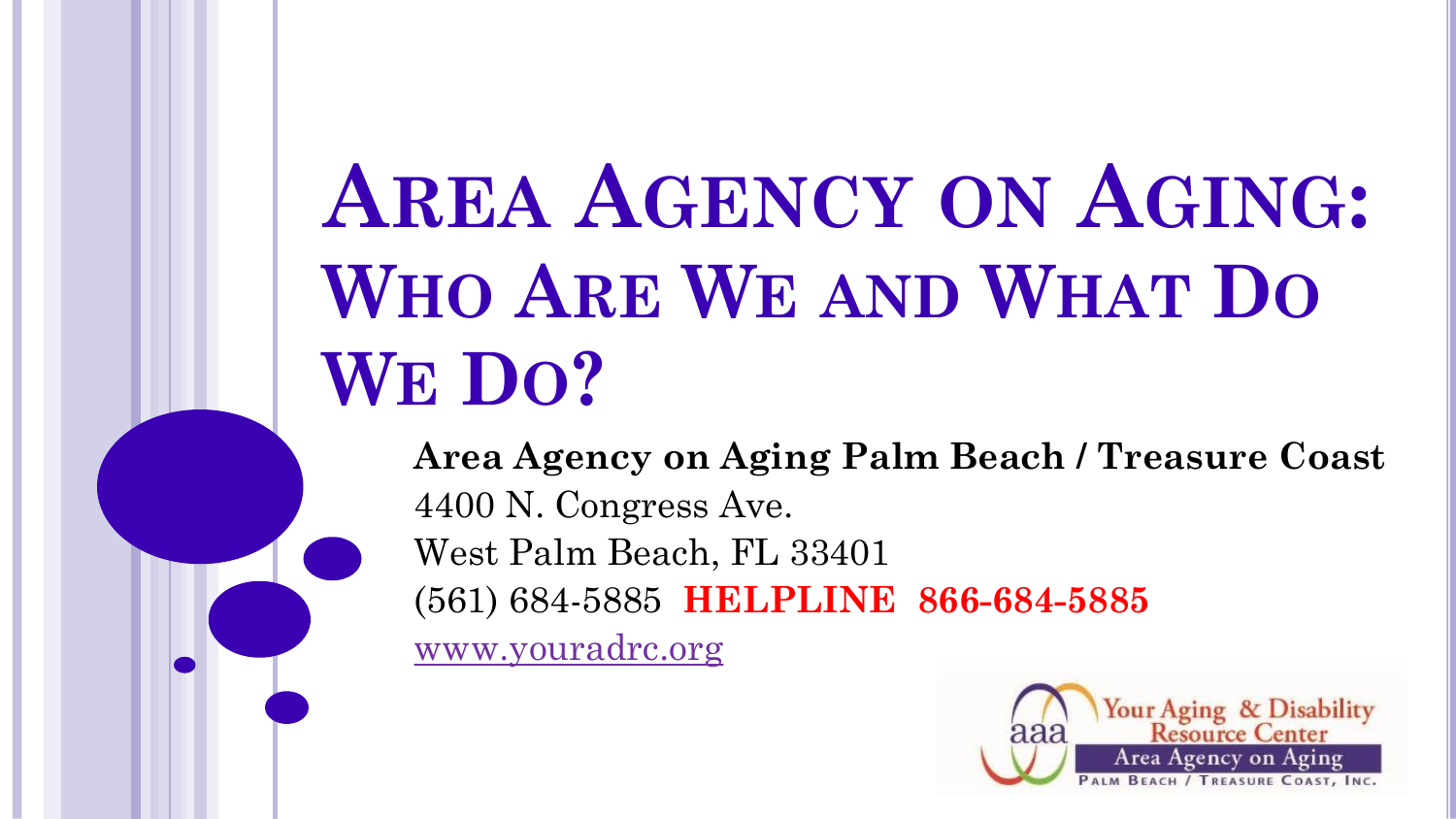#### **HELPLINE**

- ❖Information and Referral for seniors, caregivers and persons with a disability
- ❖Average 250 inbound calls per day/ 80 outbound daily
- ❖Easiest way to make a referral
	- ❖Call **866-685-5885**

❖Website referral. [WWW.YourADRC.org](http://www.youradrc.org/)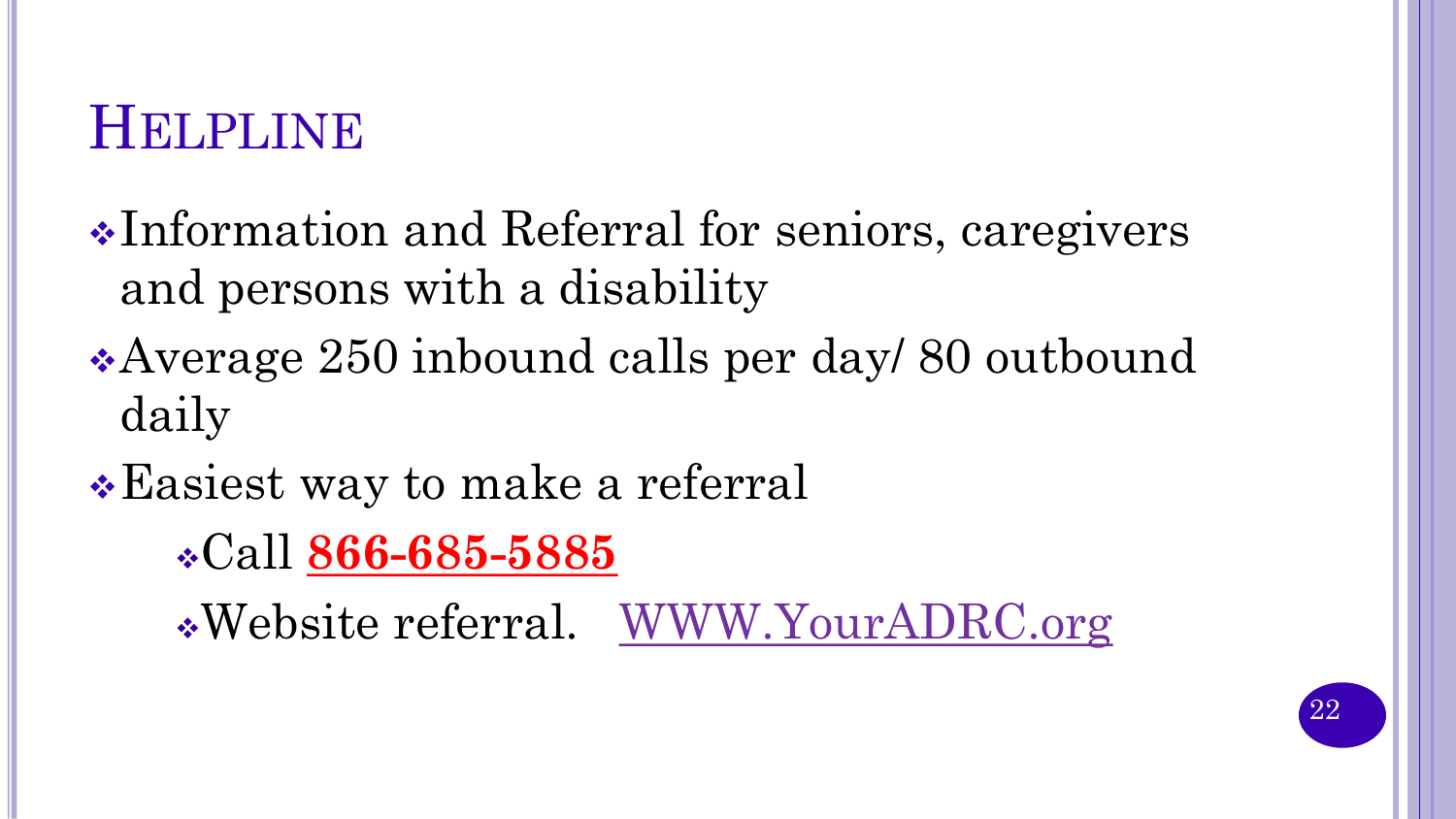#### **HELPLINE**

- Our Helpline is the gateway to publicly funded services for seniors, such as help with in-home services, adult day care, home-delivered meals, respite care, transportation, and medical supplies.
- Helps older adults, adults with disabilities, and caregivers access community resources and get the help they need
- Team of specialists takes phone calls during business hours
	- Staff members speak English, Spanish, and Creole
- State Medicaid Managed Care for Long Term Care (SMMCLTC) Program provides community-based services, Assisted Living and Nursing Home assistance to functionally impaired seniors and disabled adults at risk of nursing home placement

![](_page_22_Picture_6.jpeg)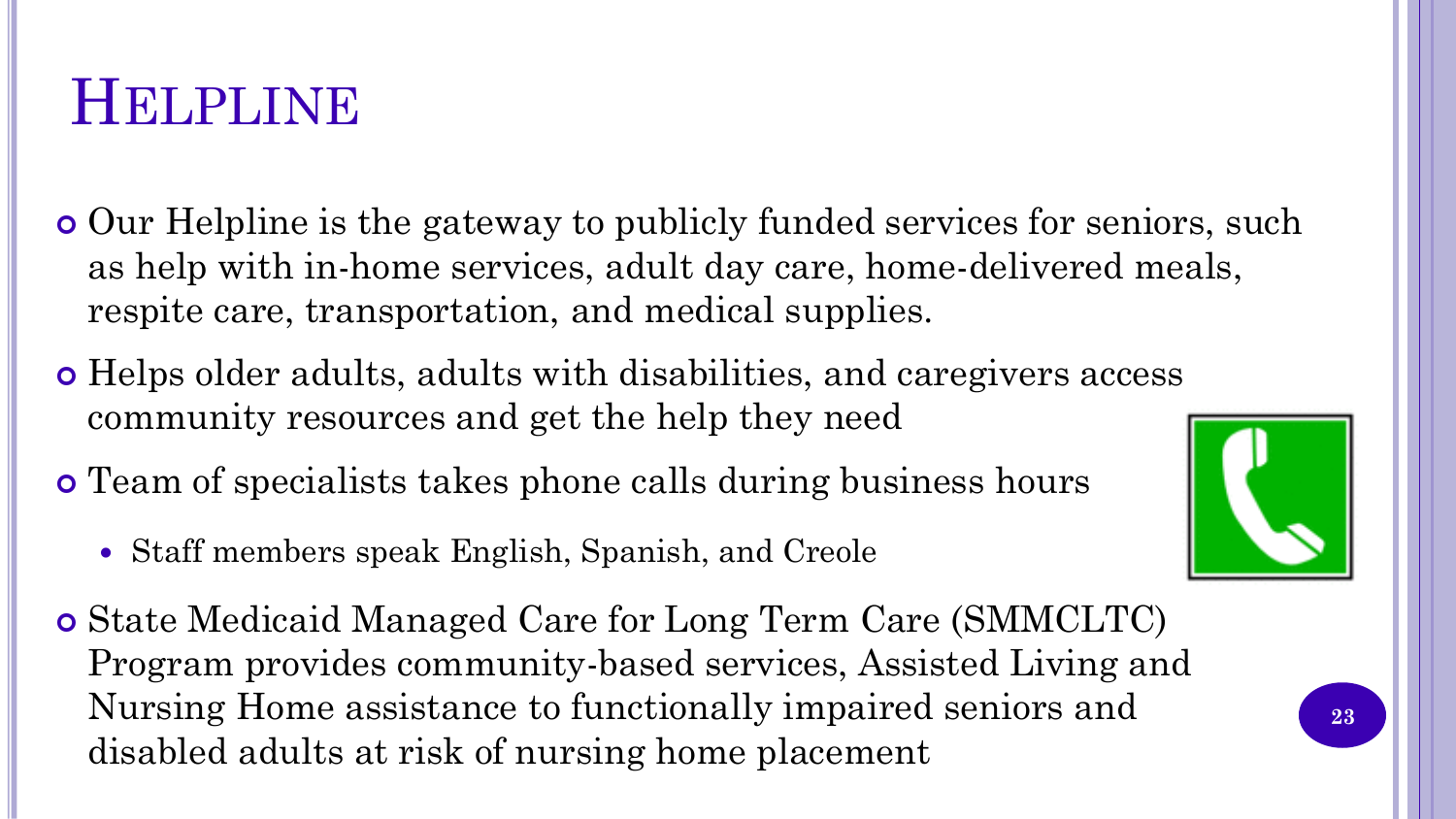#### COVID RESOURCES

Expanded Home Delivered Meal Program - Palm Beach County

#### Resources for Rent Assistance

Resources for Electric Bill Assistance

- Food Stamp and other Benefit Assistance
- Medicare Counseling Seniors who have left employer coverage!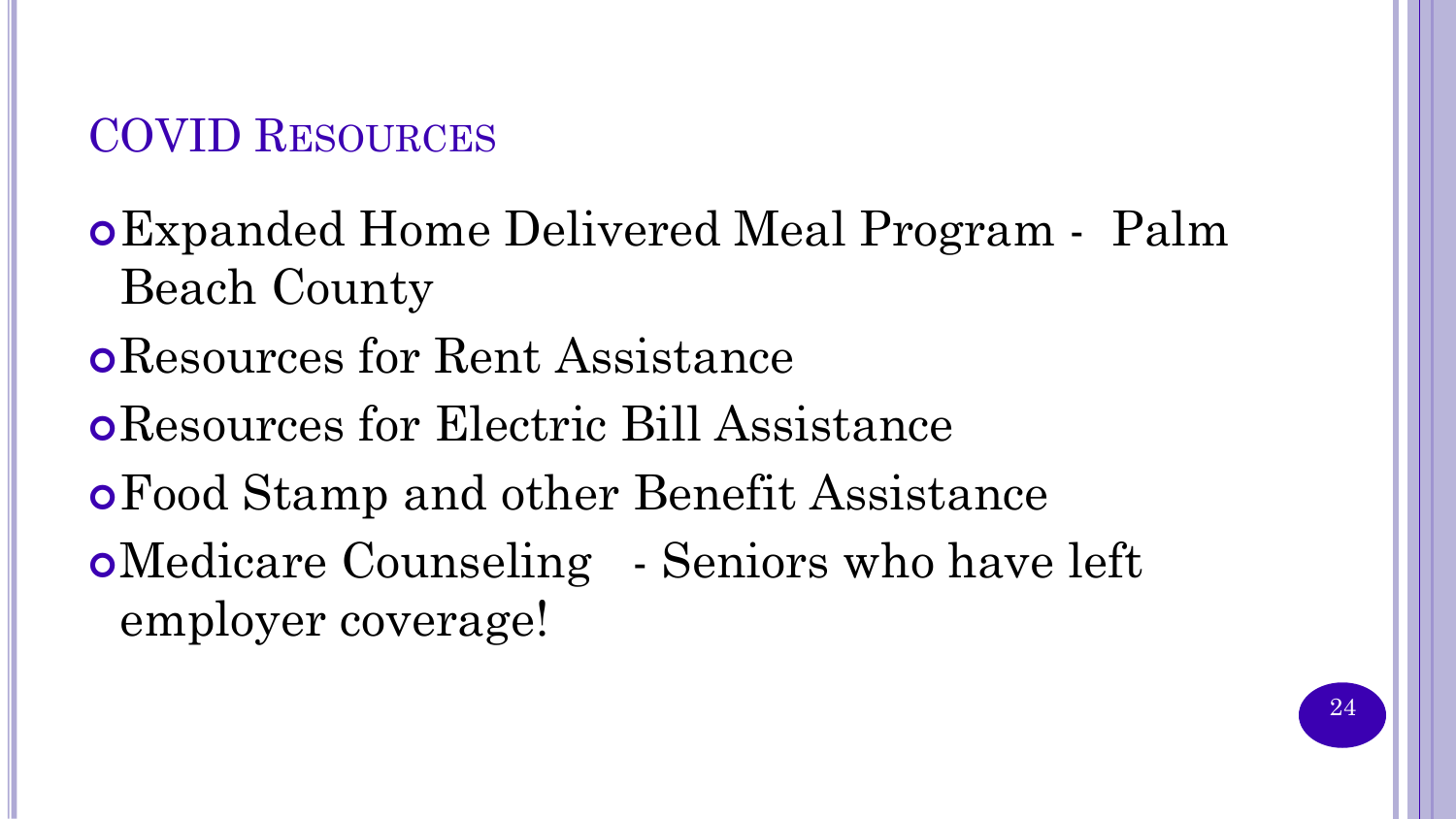#### GATEWAY TO PROGRAMS

 The Home Care for the Elderly (HCE) program supports care for people 60 and older in family-type living arrangements within private homes, as an alternative to institutional or nursing home care

 Community Care for the Elderly (CCE) program provides communitybased services organized in a continuum of care to help functionally impaired people 60+ to live in the least restrictive and most costeffective environment suitable to their needs

 Alzheimer's Disease Initiative (ADI) program provides communitybased respite services for the special needs of people with Alzheimer's disease and related memory disorders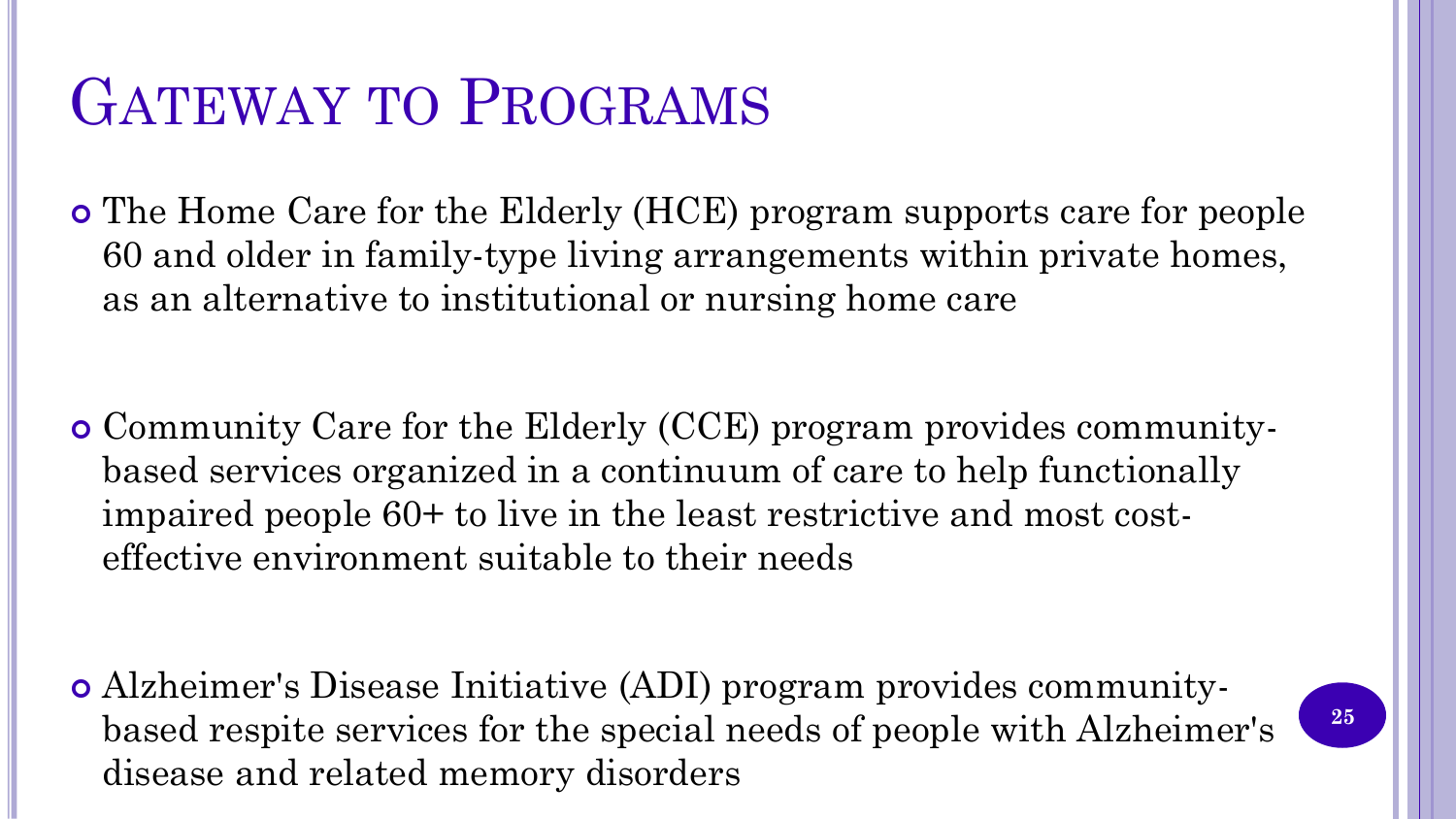#### PROGRAMS (CONTINUED)

- **Older American Act Program**  Congregate and home-delivered meal programs provide meals and nutrition education to seniors. In home services
- SNAP Food Assistance Program helps low-income seniors buy healthy food
- Emergency Home Energy Assistance for the Elderly Program (EHEAP) helps with emergency costs for low-income households with someone 60+
- Medicare Savings Program covers costs for low-income Medicare beneficiaries, such as monthly premiums, deductibles, and co-insurance

#### **Call Helpline 866-684-5885**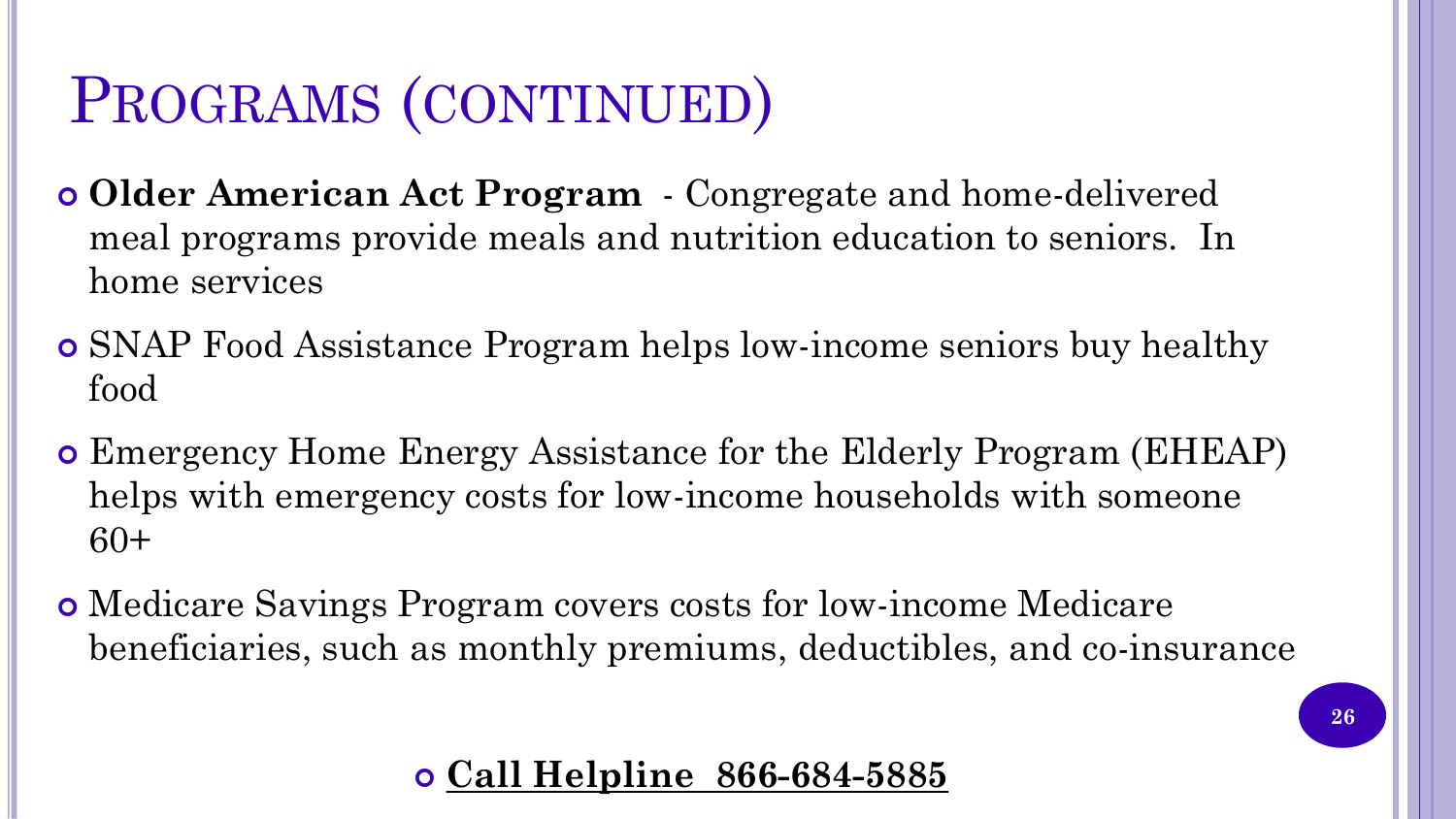#### MEDICAID – HOME AND COMMUNITY BASED SERVICES

 Individuals must be **screened** by the ADRC with a 701 S assessment

Must be the highest priority on the waiting list to be **released**

 Once released will be screened by CAREs to determine **Level of Care ( 3008)**

Must meet **financial eligibility** as determined by DCF

Must choose a Managed Care Plan.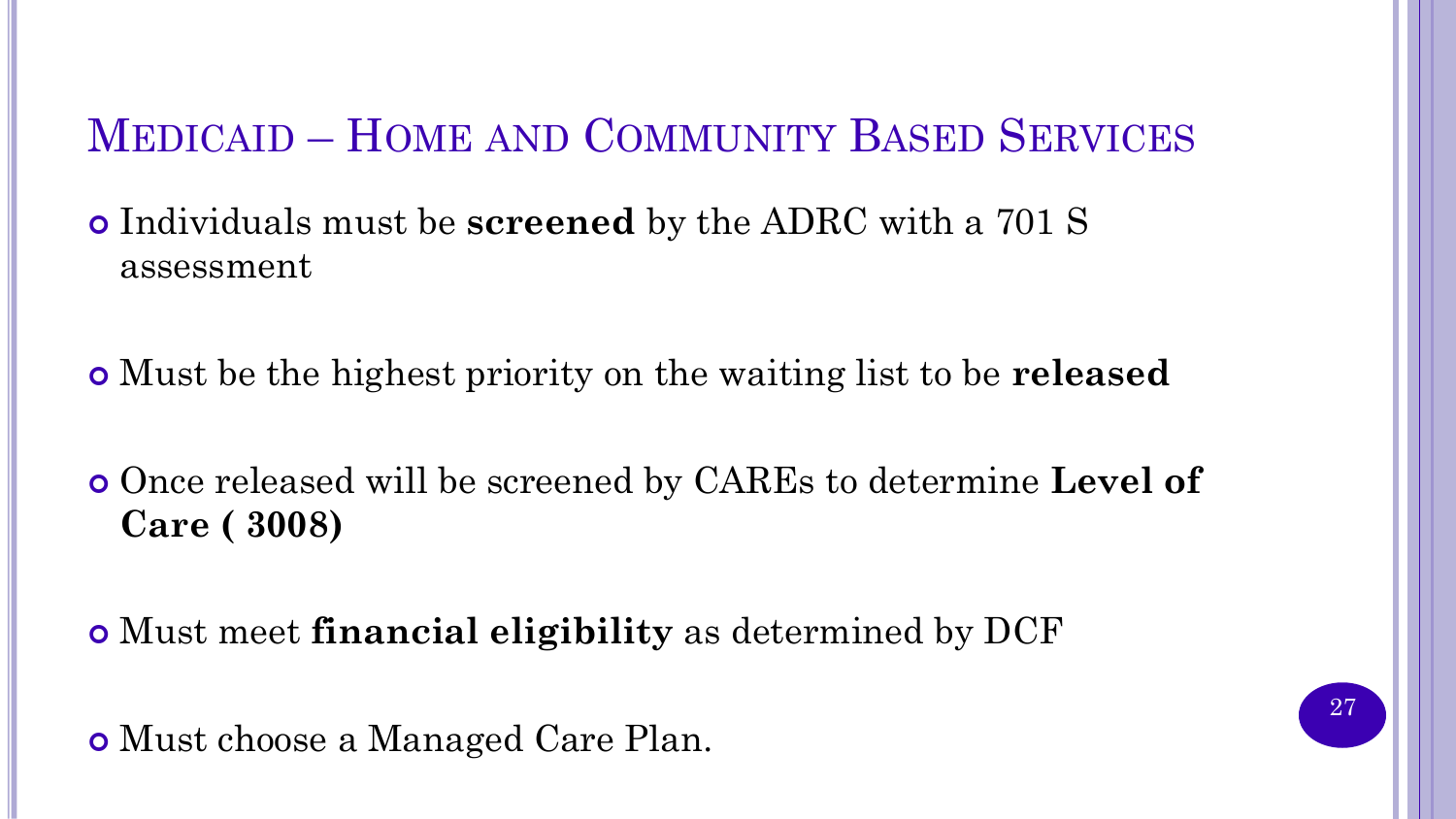#### BENEFITS ENROLLMENT CENTER (BEC)

 Helps Medicare beneficiaries complete applications for five core benefits:

- [Medicare Part D](https://www.ncoa.org/economic-security/benefits/prescriptions/lis-extrahelp/) [Extra Help/Low-Income Subsidy](http://www.ncoa.org/economic-security/benefits/prescriptions/lis-extrahelp/) (LIS)
- [Medicare Savings Programs](https://www.ncoa.org/economic-security/benefits/medicare-and-medicaid/medicaid-msps/)
- [Medicaid](https://www.ncoa.org/economic-security/benefits/medicare-and-medicaid/medicaid-msps/)
- [Supplemental Nutrition Assistance Program](https://www.ncoa.org/economic-security/benefits/food-and-nutrition/food-assistance-benefits/) (SNAP - formerly known as Food Stamps)
- [Low-Income Home Energy Assistance](https://www.ncoa.org/economic-security/benefits/other-benefits/energy-assistance/)  Program (LIHEAP) **<sup>28</sup>**

![](_page_27_Picture_7.jpeg)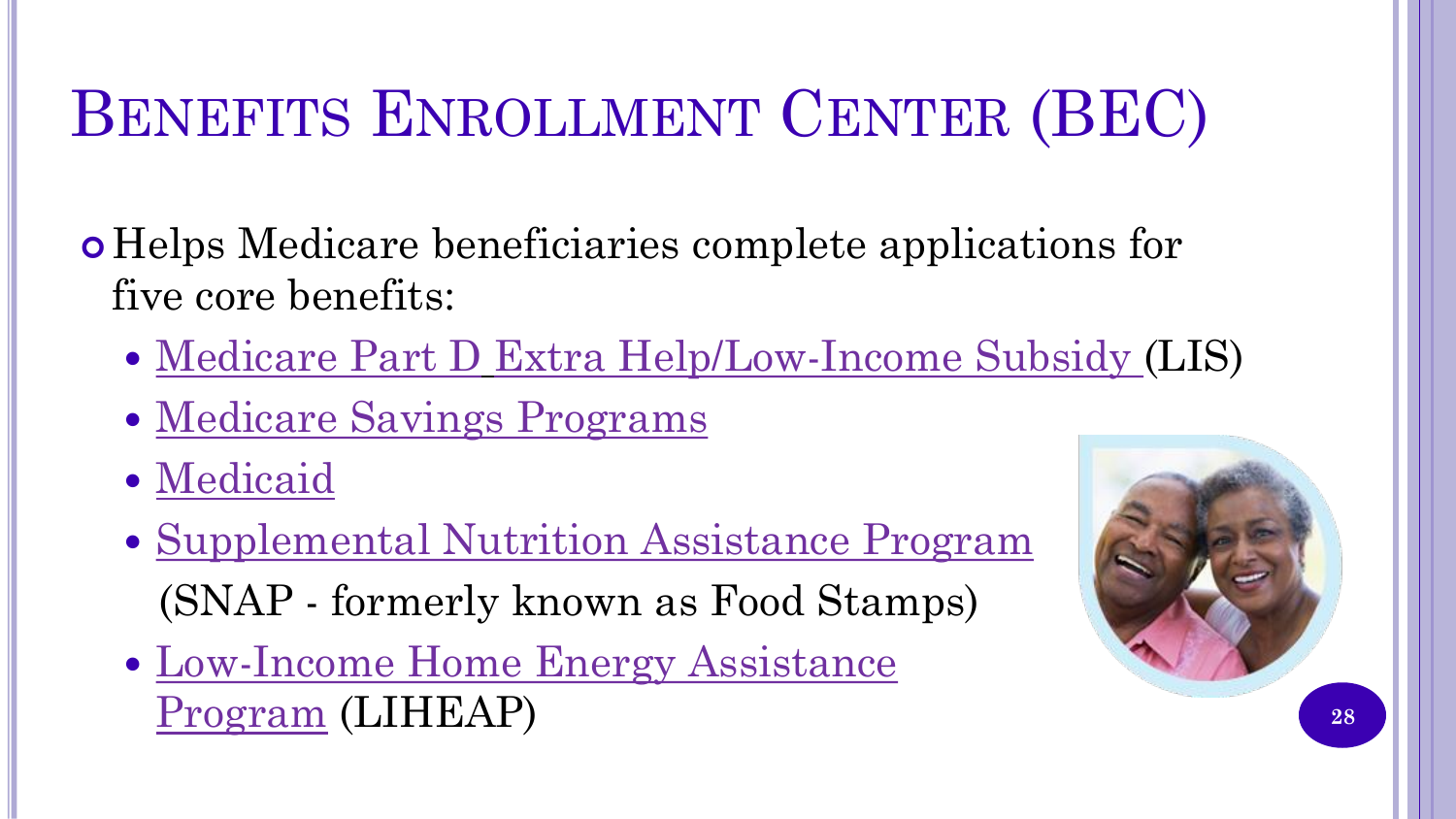### SHINE (SERVING THE HEALTH INSURANCE NEEDS OF ELDERS)

- Helps seniors make sense of complicated Medicare programs, including decoding medical statements, filing claims, and processing appeals
- Provides free presentations on many Medicare topics
- SHINE volunteers provide free and unbiased information to Medicare beneficiaries, disabled adults, caregivers, and community groups on: • Medicare Eligibility and Enrollment
	- Medicare Health Plan (Advantage Plan) Choices
	- Medicare Coverage Issues and Appeals
	- Medicare Fraud, Abuse and Prevention
- Supplement (Medigap) Policies
- Prescription Assistance
- Medicaid for Dually-Eligible Medicare Beneficiaries
- Employer or Military Coverage Issues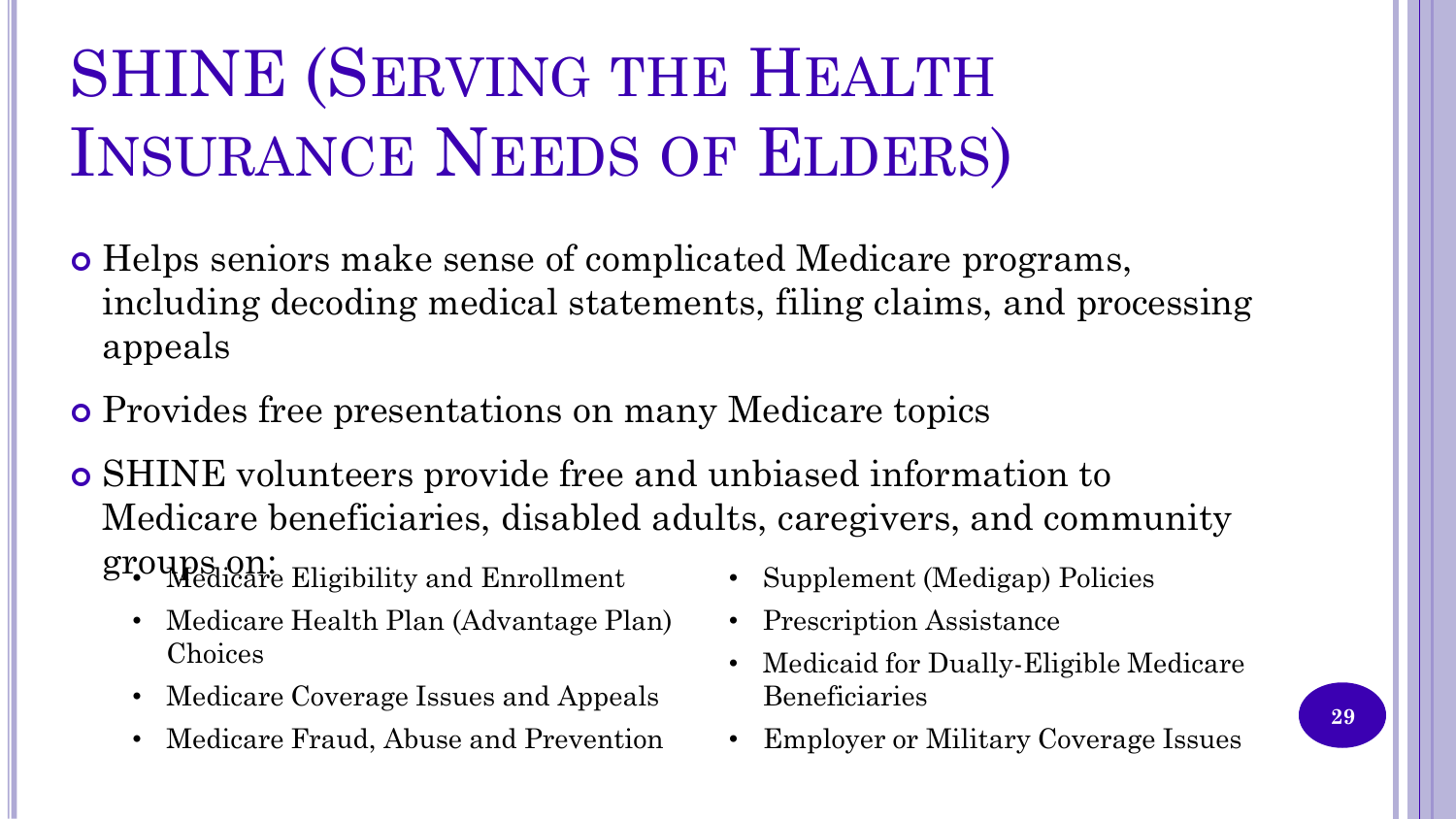# QUESTIONS?

**Area Agency on Aging Palm Beach / Treasure Coast** 4400 N. Congress Ave. West Palm Beach, FL 33401 Helpline 866-684-5885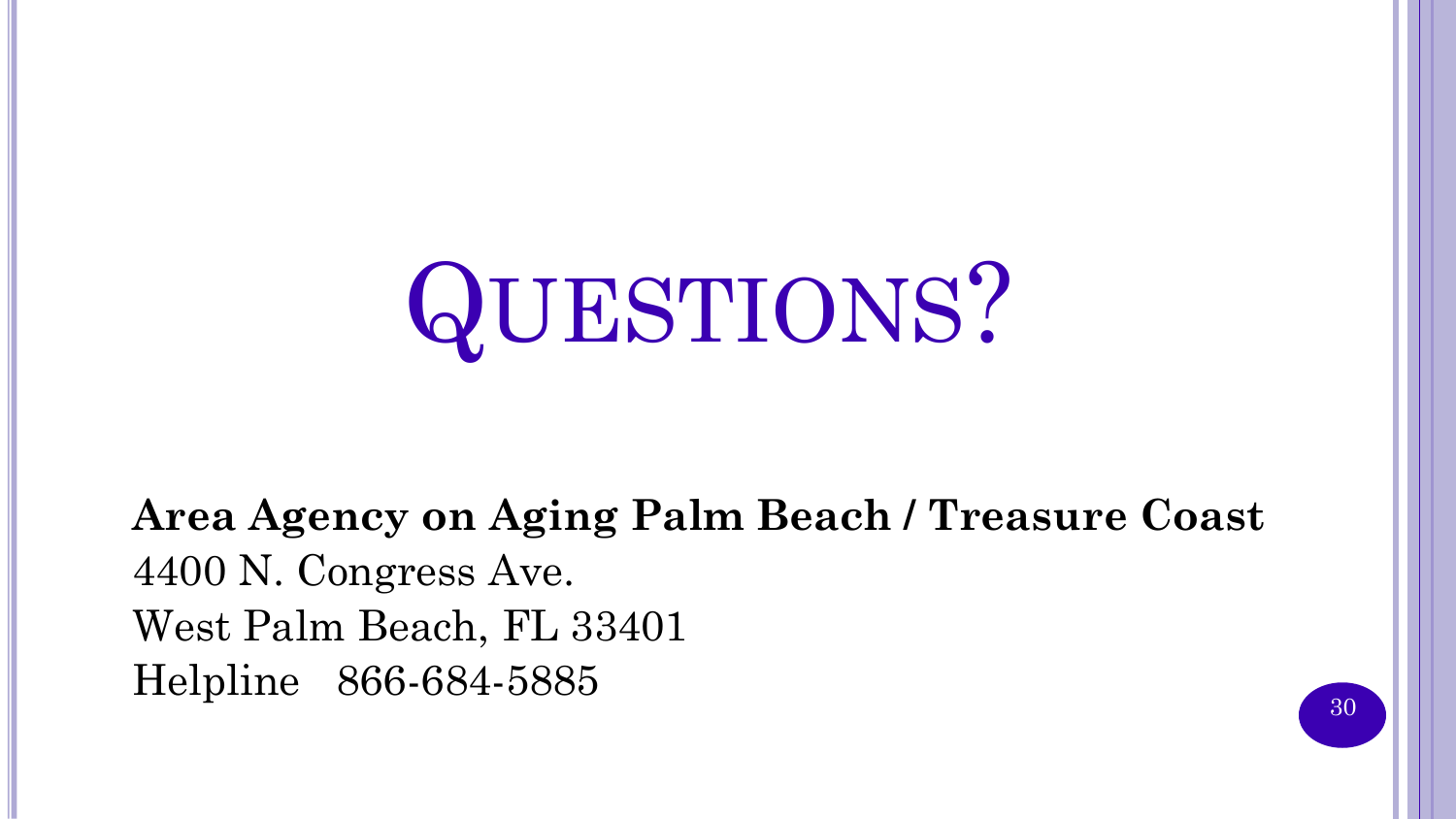### Palm Beach County Community Services

Doris E. Davis, MA, NCRT Training Program Coordinator

Palm Beach County Community Services 810 Datura Street West Palm Beach, FL 33401

561-355-4290 [DDavis1@pbcgov.org](mailto:DDavis1@pbcgov.org) <https://discover.pbcgov.org/communityservices>

![](_page_30_Picture_4.jpeg)

![](_page_30_Picture_5.jpeg)